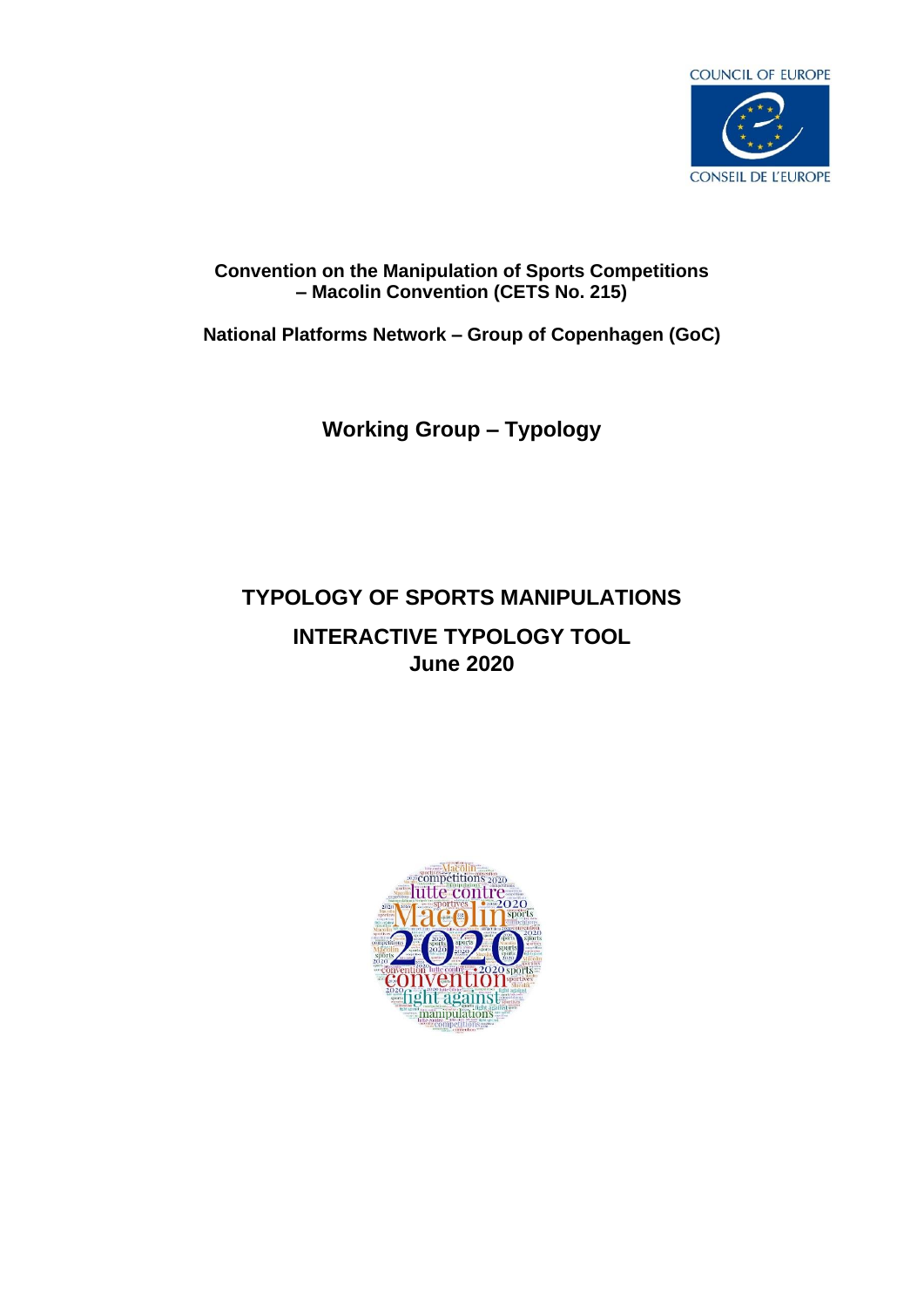# **TABLE OF CONTENTS**

| Typology Quick Start Guide (111) 1997 (1998) 79 March 1998 (1998) 79 March 1998 (1998) 79 March 1998 (1998) 7 |  |
|---------------------------------------------------------------------------------------------------------------|--|
|                                                                                                               |  |
|                                                                                                               |  |
|                                                                                                               |  |
|                                                                                                               |  |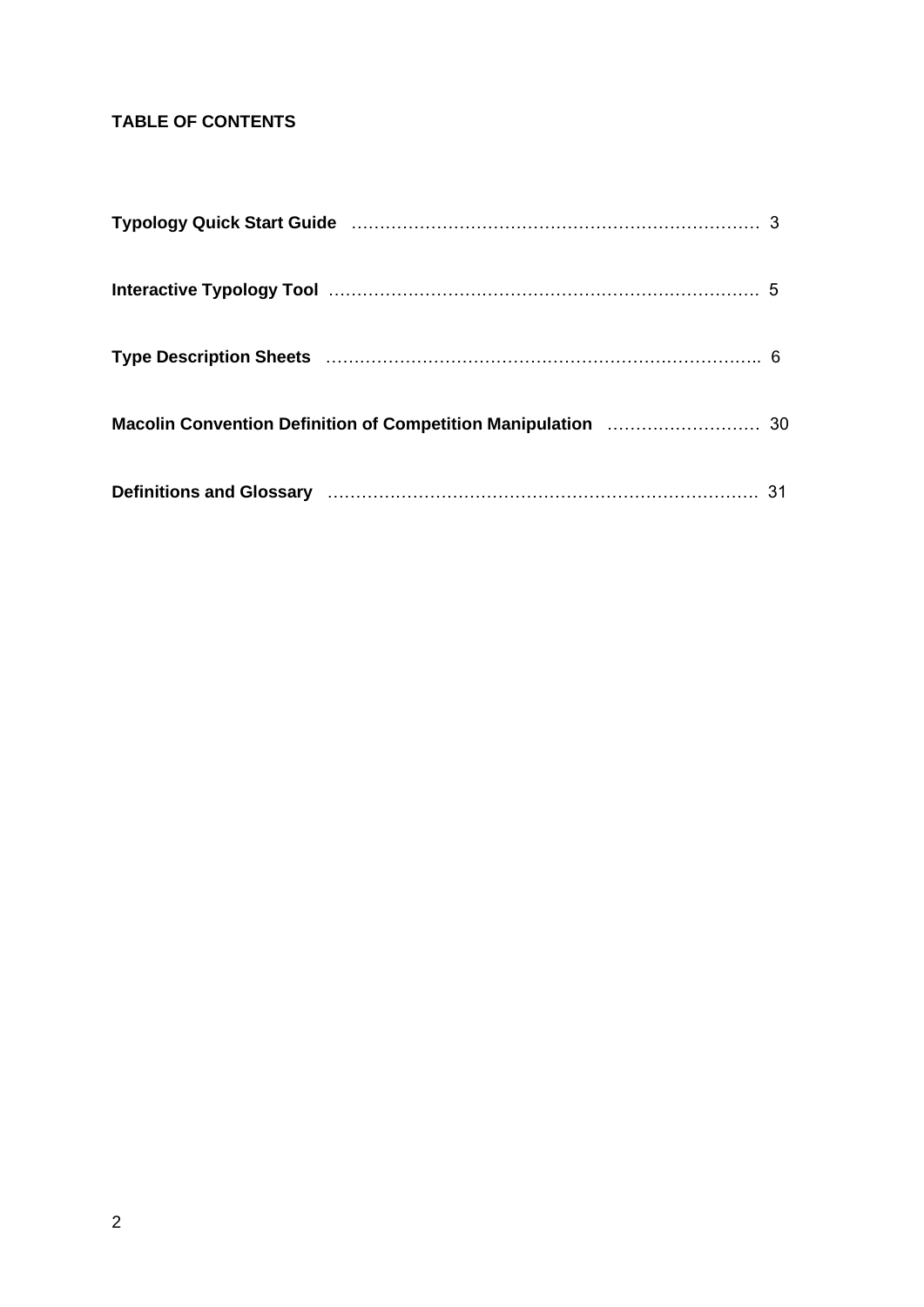## <span id="page-2-1"></span><span id="page-2-0"></span>**Typology Quick-Start Guide**

#### **What is the Typology Framework?**

Article 3 of the Macolin Convention sets out the definition of the manipulation of sports competitions. The Framework classifies the different types of competition manipulation that could fall within this definition, using consistent terminology. It also provides examples of each type. The Framework is not intended to be an exhaustive list of every possible scenario of competition manipulation.

#### **Why is it important for National Platforms (NPs) to use the Typology Framework?**

The consistent terminology will enable clearer communication across the Group of Copenhagen (GoC) about the types of competition manipulation that NPs will likely encounter. The Framework also provides a basis upon which uniformed statistical information can be collected to help the GoC Secretariat identify areas of risk or emerging threats.

## **How Can it help National Platforms?**

#### *For new or part-established NPs*

Each NP should aim to have in place the capability and capacity to deal with the types of competition manipulation described in the Framework.

If that capability and capacity is not currently in place, the Framework can help NPs formulate their future planning strategies i.e. NPs should strive to have the capability and/or processes to deal with the full range of sport manipulations should they occur within their jurisdiction.

#### *For established NPs*

It will help reassure NPs that they have the capabilities in place to deal with each type.

The categories can also be applied to relevant cases to help identify potential trends or emerging risks that can be used to inform future strategies for individual NPs and the GoC.

## **The Macolin Convention and Anti-Doping Conventions**

It has been recognised by the Group of Copenhagen that the use of performance enhancing drugs by athletes may be a form of competition manipulation.

However, doping in sport is dealt with through long-standing and established conventions, namely:

- UNESCO International Convention against Doping in Sport (2005)
- Council of Europe Anti-Doping Convention (1990)

These Conventions provide the authority for governments to address doping in sport. Given the structures, programs, expertise and monitoring activities are in place, this issue was not explored in detail by the WG-T and therefore omitted from the Typology Framework.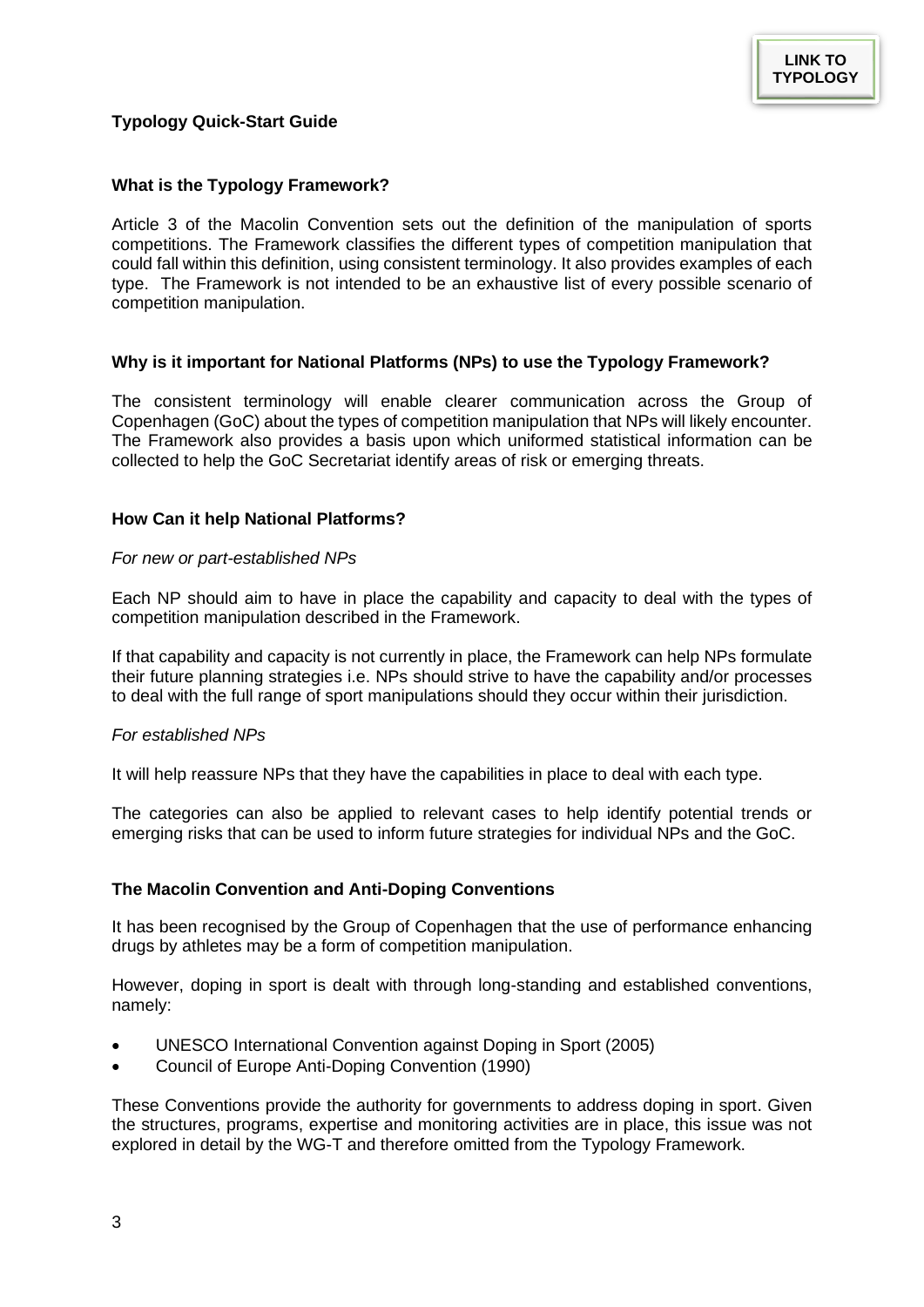## **How to use the Typology Framework <sup>1</sup>**

The basic Framework is structured using a two-factor classification method: (i) the type of the manipulation which is then further categorised by (ii) criteria relating to the instigator(s) of the manipulation.

The three types of sports competition manipulation are:

- 1. Direct interference in the natural course of a sporting event or competition i.e. deliberate manipulation by individual(s) involved in the event
- 2. Modification of an athlete's identity or personal information in order to influence the natural course or outcome of a sports competition
- 3. Modification that is non-compliant with criminal laws or sport rules relating to:
	- I. playing surfaces
	- II. equipment
	- III. athlete physiology
	- IV. a sporting venue

These three types can then be further sub-categorised by using the following criteria relating to the instigator(s) of the manipulation:

- A. Exploitation of governance
- B. Exploitation of power or influence
- C. External influences
- D. Opportunistic

The framework is set out in the interactive typology tool on the next page. The types of manipulation, sub-categorised by the instigator(s) can be explored by clicking on the relevant buttons on the tool. This will take you to information that provides details about;

- The instigator(s) i.e. those persons who drive the manipulation to take place
- The executor(s) i.e. those persons who are directly involved in making the manipulation happen
- What happens on and off the field
- How the attempted aim is achieved
- Why the instigator(s) organised the manipulation
- Why the executor(s) carries out the manipulation

**Note:** Typology of Sports Manipulations Framework includes links to various news articles to help explain the classification of the different types. The Council of Europe is not responsible for the content of these articles. The opinions expressed in these articles are those of the authors and do not represent the views of the Council of Europe or its employees or the experts involved in the Group of Copenhagen's Working Group-Typology.

<sup>1</sup> Further information on the background and development of the Typology of Sports Manipulations can be found in the Resource Guide [T-MC(2020)17rev]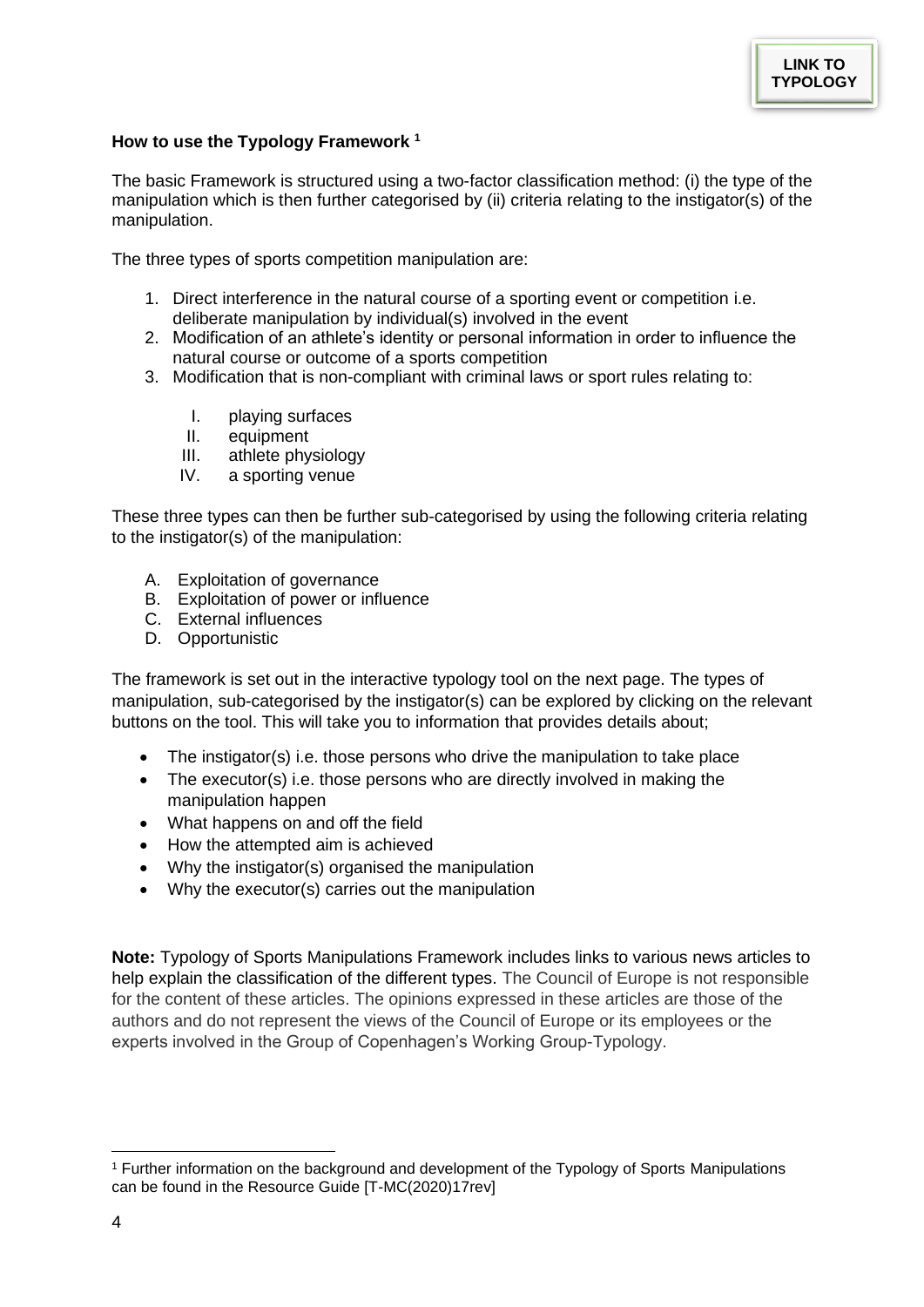|                                      | Type 1                                                                                                                                                                                                                                                                                                                                   | Type 2                                                                                                                                                                                                   | Type 3                                                                                                                                                                        |                   |                   |  |  |
|--------------------------------------|------------------------------------------------------------------------------------------------------------------------------------------------------------------------------------------------------------------------------------------------------------------------------------------------------------------------------------------|----------------------------------------------------------------------------------------------------------------------------------------------------------------------------------------------------------|-------------------------------------------------------------------------------------------------------------------------------------------------------------------------------|-------------------|-------------------|--|--|
| manipulation<br>What is the<br>type? | Direct interference in the natural course of a<br>sporting event or competition<br>Manipulation of sports competitions, or element<br>of a sports competition, in order to gain an<br>unfair sporting advantage or corrupt financial<br>benefit                                                                                          | Modification of an athlete's identity /<br>personal information<br>Providing false information related to:<br>i. personal data<br>ii. physical characteristics<br>iii. capabilities (mental or physical) | Modification that is non-compliant with<br>criminal laws or sport rules relating to:<br>i. playing surfaces<br>ii. equipment<br>iii. athlete physiology<br>iv. sporting venue |                   |                   |  |  |
|                                      | *Instigator(s) are those persons who drive the manipulation to take place<br>**Executor(s) are those persons who are directly involved in making the manipulation happen                                                                                                                                                                 |                                                                                                                                                                                                          |                                                                                                                                                                               |                   |                   |  |  |
| Who instigates the manipulations?    | A - Exploitation of governance:<br>Abuse of a dominant position. The instigators* misuse their dominant insider position (within a<br>Sports Organisation) to instruct or force the executor(s) <sup>**</sup> to manipulate sports competitions, or<br>element of a sports competition.<br><b>B</b> - Exploitation of power / influence: |                                                                                                                                                                                                          | <b>TYPE 1</b>                                                                                                                                                                 | TYPE <sub>2</sub> | TYPE <sub>3</sub> |  |  |
|                                      | Abuse of financial and contractual position. Misusing the power that comes from a financial or<br>contractual position, the instigator instructs or forces the executor to manipulate a sports<br>competition, or element of a sports competition.                                                                                       |                                                                                                                                                                                                          | TYPE <sub>1</sub>                                                                                                                                                             | TYPE <sub>2</sub> | TYPE 3            |  |  |
|                                      | <b>C</b> - External Influences:<br>Approaching, influencing or controlling the executor(s). No intention to gain a sporting advantage<br>i.e. Person(s) outside of the jurisdiction of the relevant sports organisation.                                                                                                                 |                                                                                                                                                                                                          | <b>TYPE 1</b>                                                                                                                                                                 | TYPE <sub>2</sub> | TYPE <sub>3</sub> |  |  |
|                                      | <b>D</b> - Opportunistic:<br>Individual(s) exploiting their sports participant status to deliberately underperform or manipulate<br>the expected outcome of a sports competition, or element within a sports competition, where this<br>activity is considered to be non-compliant with criminal laws or sport rules.                    |                                                                                                                                                                                                          | <b>TYPE 1</b>                                                                                                                                                                 | TYPE <sub>2</sub> | TYPE <sub>3</sub> |  |  |

<span id="page-4-0"></span>**[Macolin Convention Definition](#page-29-1)  of Competition Manipulation**

5

**Typology [Quick-Start](#page-2-1)  Guide**

**[Definitions](#page-30-1)  and Glossary**

**Contact Macolin [Convention Secretariat](mailto:sport.t-mc@coe.int?subject=Typology%20question)**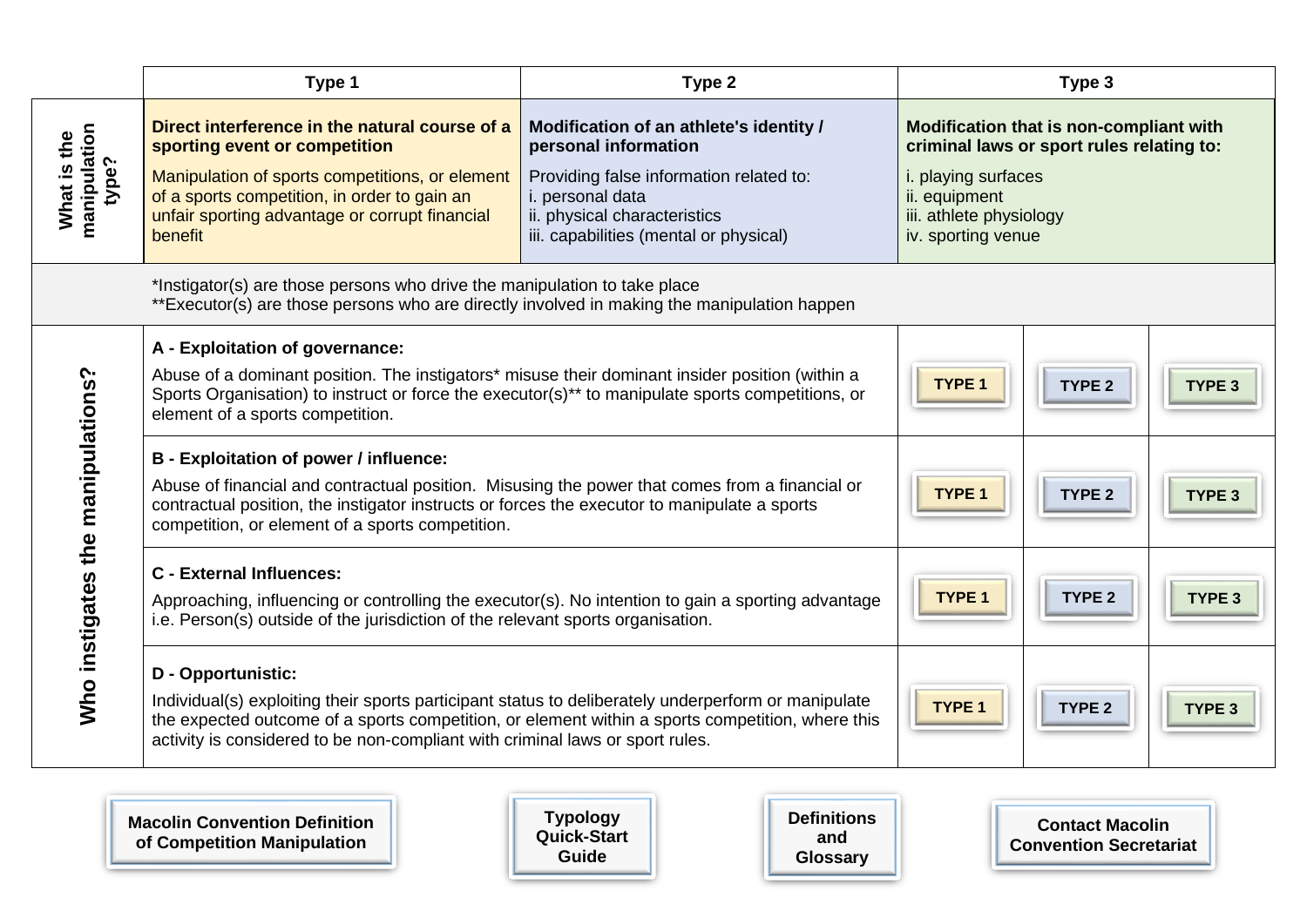## <span id="page-5-1"></span><span id="page-5-0"></span>**Type Description Sheets**

## **Type 1A**

- **Direct interference in the natural course of a sporting event or competition**
- **Instigated by Exploitation of Governance**

## **WHO?**

## *Who is the instigator?*

Official of a sports club, team or sports organisation who holds a dominant position.

## *Who is the executor?*

Athlete(s), Athlete Support Personnel and Competition Official(s).

## **WHAT?** *What happens on and off the field?*

Pressure applied, request made or bribe paid by the instigator:

- To Athlete(s) to unfairly influence the natural course of a sporting event or competition
- To Athlete Support Personnel to unfairly influence athlete selection and strategy
- To Competition Official(s) to apply bad or unfair decisions during an event or competition

## **HOW?** *How the attempted aim is achieved?*

- Athlete(s) instructed to deliberately lose a sporting event or competition
- Agreement between Officials of sports clubs/teams to win /lose a specific event or competition
- Team(s) or Athlete(s) deliberately withdrawing from an event or competition either before the start or during an event in which they would be expected to compete until the end
- Athlete Support Personnel (e.g. a coach or manager) being directed to take action to unfairly influence athlete selection and strategy
- Athlete(s) instructed to manipulate an element within an event or competition (e.g. a deliberate foul that would attract a sanction or losing a set within a tennis match)
- Competition Officials instructed to make bad or unfair decisions during an event or competition that support a pre-determined outcome
- Engaging in tax evasion (e.g. enables sports organisations to gain an unfair financial advantage / more money to spend on higher-performing athletes in throughout a competition or season, thus unfairly increasing their chances of winning)

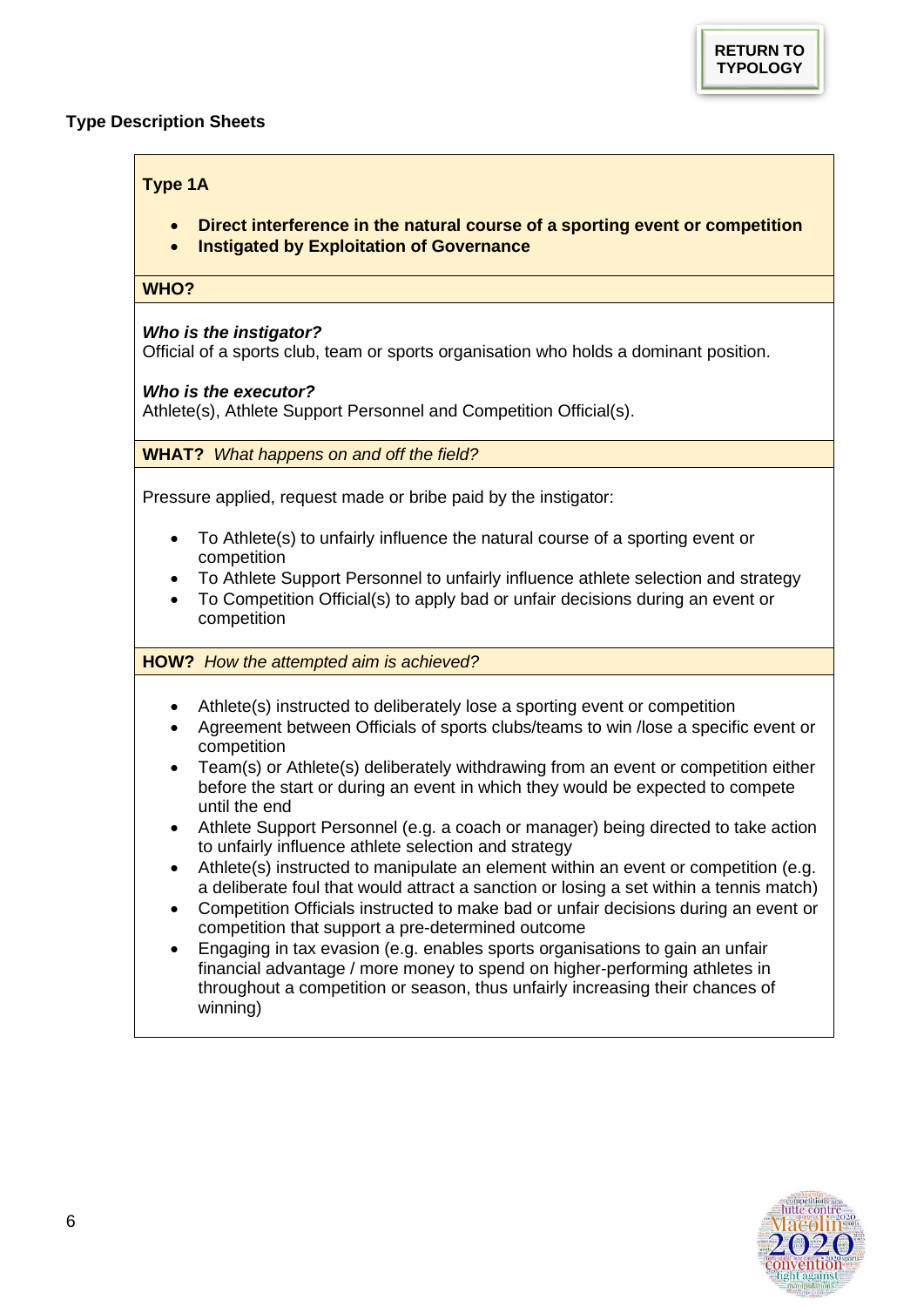# **WHY?**

## *Why the instigator organised the manipulation*

## Financial Reasons

- To secure rights or fees from competitions, sponsorship, broadcasting or advertisement (e.g. if a sports team avoids relegation, they will attract better TV rights, sponsorship, etc.)
- To abuse betting (e.g. sports participants are coerced to lose an event or competition and the instigator places bets on the pre-determined outcome)

## **Sporting Reasons**

- To avoid relegation or to gain promotion to higher league
- To obtain an easier draw in the next round of a competition

## *Why the executor carries out the manipulation*

## *Financial Reasons*

- For a bribe (e.g. a participant is offered money to manipulate the outcome or an element of an event or competition)
- To avoid losing their contract (e.g. if a person in a governance position forces an individual to take a specific course of action under threat of losing their contract)
- To achieve a higher income (e.g. a promise of a wage increase if the manipulation is undertaken)
- To obtain increased prize money / competition fees / sponsorship

## Sporting Reasons

• To achieve a sporting goal (e.g. win a title, medal, ranking points, etc.)

## **Other**

- To avoid violence or blackmail (e.g. a participant agrees to manipulate a result to avoid the threat of violence against themselves or their family)
- To gain citizenship (e.g. an athlete is promised support in gaining citizenship in return for agreeing to manipulate sports competitions)

# **EXAMPLE**

# **Article from ESPN by Ben Gladwell, September 2015**

"Football: Juventus general manager Luciano Moggi was at the centre of the 2006 Calciopoli scandal"

[https://www.espn.co.uk/football/italian-serie-a/story/2604771/court-rules-juventus-luciano](https://www.espn.co.uk/football/italian-serie-a/story/2604771/court-rules-juventus-luciano-moggi-to-blame-for-calciopoli)[moggi-to-blame-for-calciopoli](https://www.espn.co.uk/football/italian-serie-a/story/2604771/court-rules-juventus-luciano-moggi-to-blame-for-calciopoli)

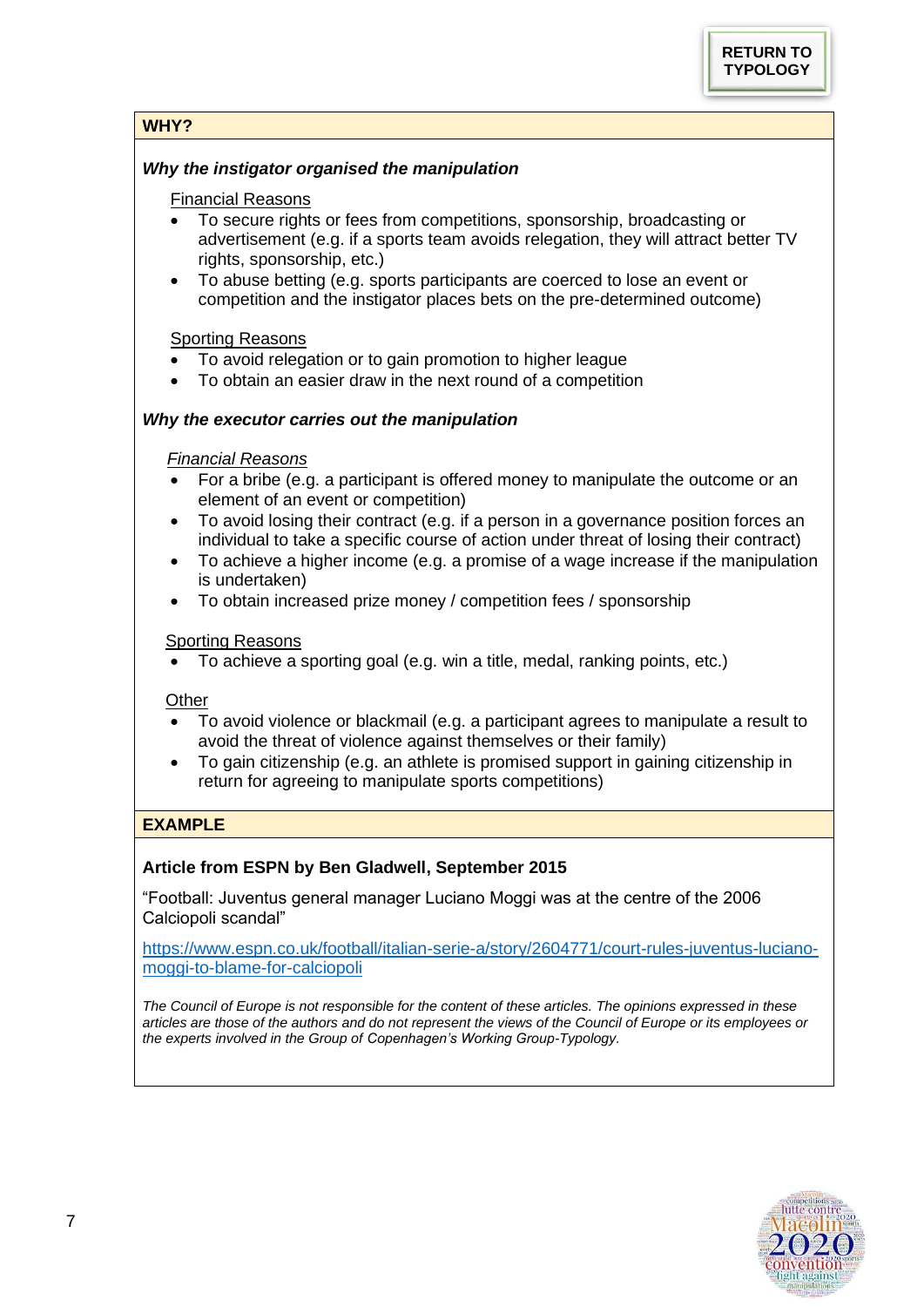# <span id="page-7-0"></span>**Type 1B**

- **Direct interference in the natural course of a sporting event or competition**
- **Instigated by Exploitation of Power/Influence**

## **WHO?**

*Who is the instigator?*

Agents, Sponsors or other persons who have a direct interest in the athletes' or teams' economic rights or sporting achievements.

*Who is the executor?*

Athlete(s), Athlete Support Personnel and Competition Officials

**WHAT?** *What happens on and off the field?*

Financial, contractual or sporting pressure applied, request made or bribe paid by the instigator:

- To Athlete(s) to unfairly influence the natural course of a sporting event or competition
- To Athlete Support Personnel to unfairly influence athlete selection and strategy
- To Competition Official(s) to apply bad or unfair decisions during an event or competition

**HOW?** *How the attempted aim is achieved?*

- Athlete(s) instructed to deliberately lose a sporting event or competition
- Team(s) or Athlete(s) deliberately withdrawing from an event or competition either before the start or during an event in which they would be expected to compete until the end
- Athlete Support Personnel being directed to take action to unfairly influence athlete selection and strategy
- Athlete(s) instructed to manipulate an element within an event or competition (e.g. a deliberate foul that would attract a sanction or losing a set within a tennis match)
- Competition Officials instructed to make bad or unfair decisions during an event or competition that support a pre-determined outcome
- Retention or withdrawal of prize money, awards and other contractual benefits

# **WHY?**

## *Why the instigator organised the manipulation*

Financial Reasons

- To secure rights or fees from competitions, sponsorship, broadcasting or advertisement (e.g. if a sports team avoids relegation, they will attract better sponsorship deals or agent fees)
- To abuse betting (e.g. sports participants are coerced to lose an event or competition and the instigator places bets on the pre-determined outcome)

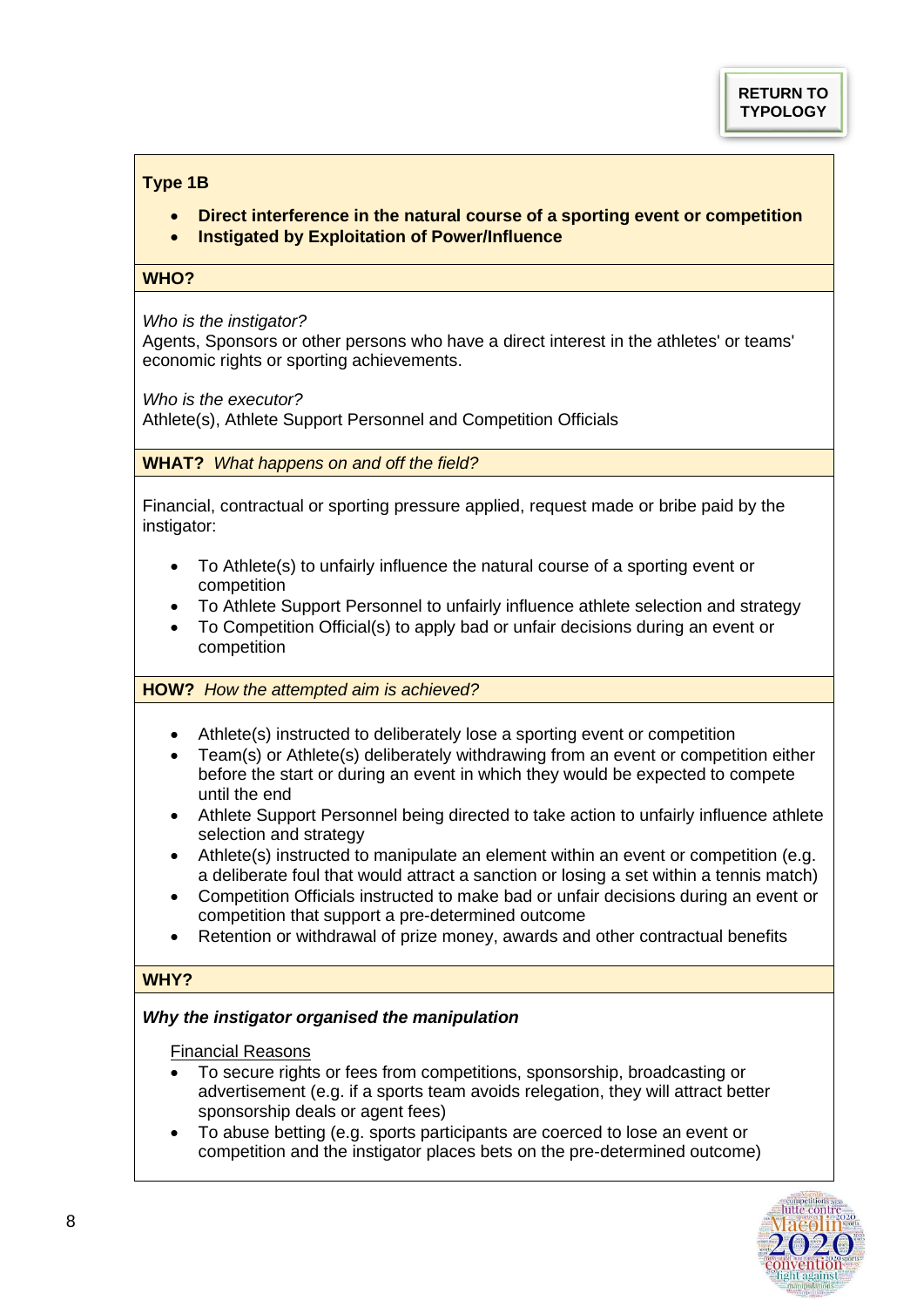## Sporting Reasons

- To avoid relegation or to gain promotion to higher league
- To obtain an easier draw in the next round of a competition

## *Why the executor carries out the manipulation*

## Financial Reasons

- For a bribe (e.g. a participant is offered money to manipulate the outcome or an element of an event or competition)
- To avoid losing their contract (e.g. if a person in a position of influence forces an individual to take a specific course of action under threat of losing their contract)
- To achieve a higher income (e.g. a promise of an increase in sponsorship if the manipulation is undertaken)
- To obtain increased prize money / competition fees / sponsorship

## Sporting Reasons

• To achieve a sporting goal (e.g. win a title, medal, ranking points, etc.)

## Other Reasons

- To avoid violence or blackmail (e.g. a participant agrees to manipulate a result to avoid the threat of violence against themselves or their family)
- To gain citizenship (e.g. an athlete is promised support in gaining citizenship in return for agreeing to manipulate sports competitions)

## **EXAMPLES**

# **Article from BBC Sport, August 2012**

"Olympics badminton: Coaches of disqualified players face probe"

<https://www.bbc.co.uk/sport/olympics/19091234>

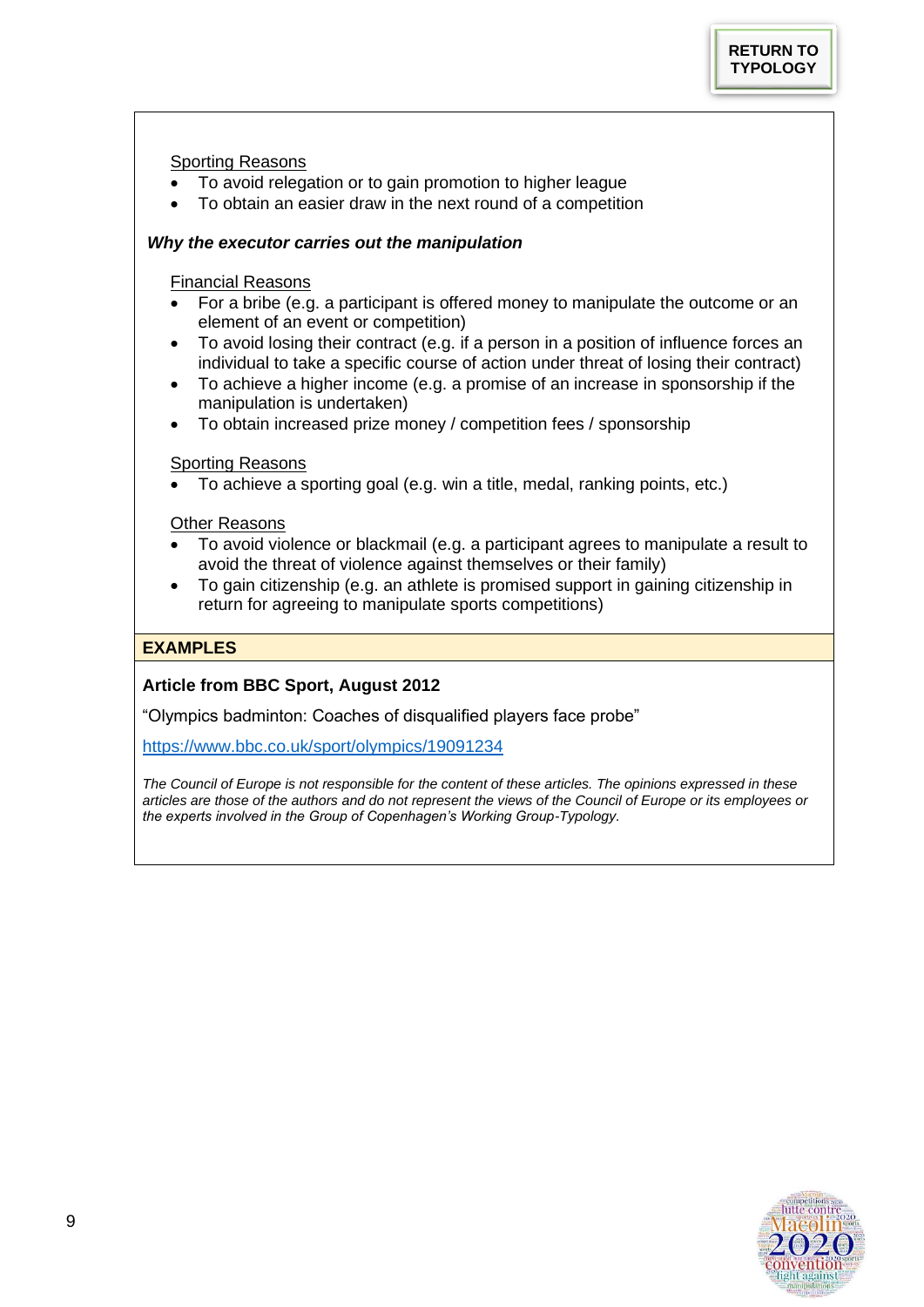# <span id="page-9-0"></span>**Type 1C**

- **Direct interference in the natural course of a sporting event or competition**
- **Instigated by External Influences**

#### WHO?

## *Who is the instigator?*

Person(s) outside of the jurisdiction sports organisations (e.g. these may be personal associates of the executor or individuals involved in criminality)

## *Who is the executor?*

Athlete(s), Athlete Support Personnel and Competition Official(s)

**WHAT?** *What happens on and off the field?*

Coercion (e.g. threat of violence or blackmail against executor), bribery or complicity (with executor) by the instigator resulting in:

- Athlete(s) unfairly influencing the natural course of a sporting event or competition
- Athlete Support Personnel unfairly influencing athlete selection and strategy
- Competition Official(s) applying bad or unfair decisions during an event or competition

**HOW?** *How the attempted aim is achieved?*

- Athlete(s) deliberately lose a sporting event or competition
- Team(s) or Athlete(s) deliberately withdraw from an event or competition either before the start or during an event in which they would be expected to compete until the end
- Athlete Support Personnel directed to take action to unfairly influence athlete selection and strategy
- Athlete(s) manipulate an element within an event or competition (e.g. a deliberate foul that would attract a sanction or losing a set within a tennis match)
- Competition Officials make bad or unfair decisions during an event or competition that support a pre-determined outcome

## **WHY?**

# *Why the instigator organised the manipulation*

Financial Reasons

- to abuse betting (e.g. sports participants deliberately lose an event or competition and the instigator places bets on the pre-determined outcome)
- to facilitate money laundering (e.g. organised criminal groups using competition manipulation as a vehicle to clean their criminal funds via the abuse of betting)
- other illicit practices

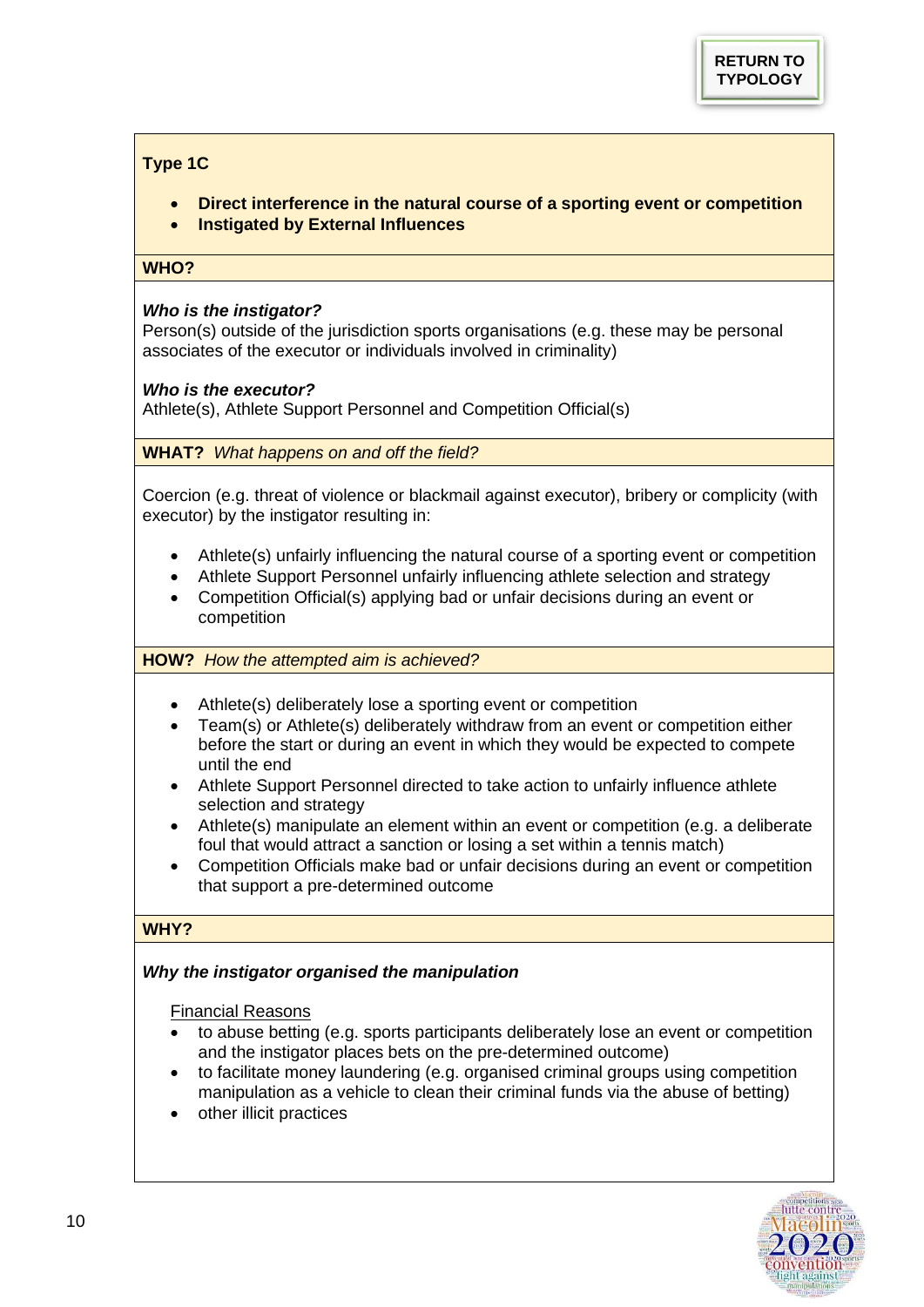## *Why the executor carries out the manipulation*

#### Financial Reasons

- to abuse betting (e.g. sports participants deliberately lose an event or competition and the executor places bets on the pre-determined outcome)
- For a bribe (e.g. a participant is offered money to manipulate the outcome or an element of an event or competition)

Other Reasons

• To avoid violence or blackmail (e.g. a participant agrees to manipulate a result to avoid the threat of violence against themselves or their family)

#### **EXAMPLE**

## **Article from BBC, April 2015**

"Ex-footballer Delroy Facey jailed after match fixing trial"

<https://www.bbc.co.uk/news/uk-england-32512704>

#### **Article from The Black Sea, Nov 2018**

"Eric Mao: the Asset Stripper of European Football"

[https://theblacksea.eu/stories/football-leaks-2018/eric-mao-asset-stripper-european](https://theblacksea.eu/stories/football-leaks-2018/eric-mao-asset-stripper-european-football/)[football/](https://theblacksea.eu/stories/football-leaks-2018/eric-mao-asset-stripper-european-football/)

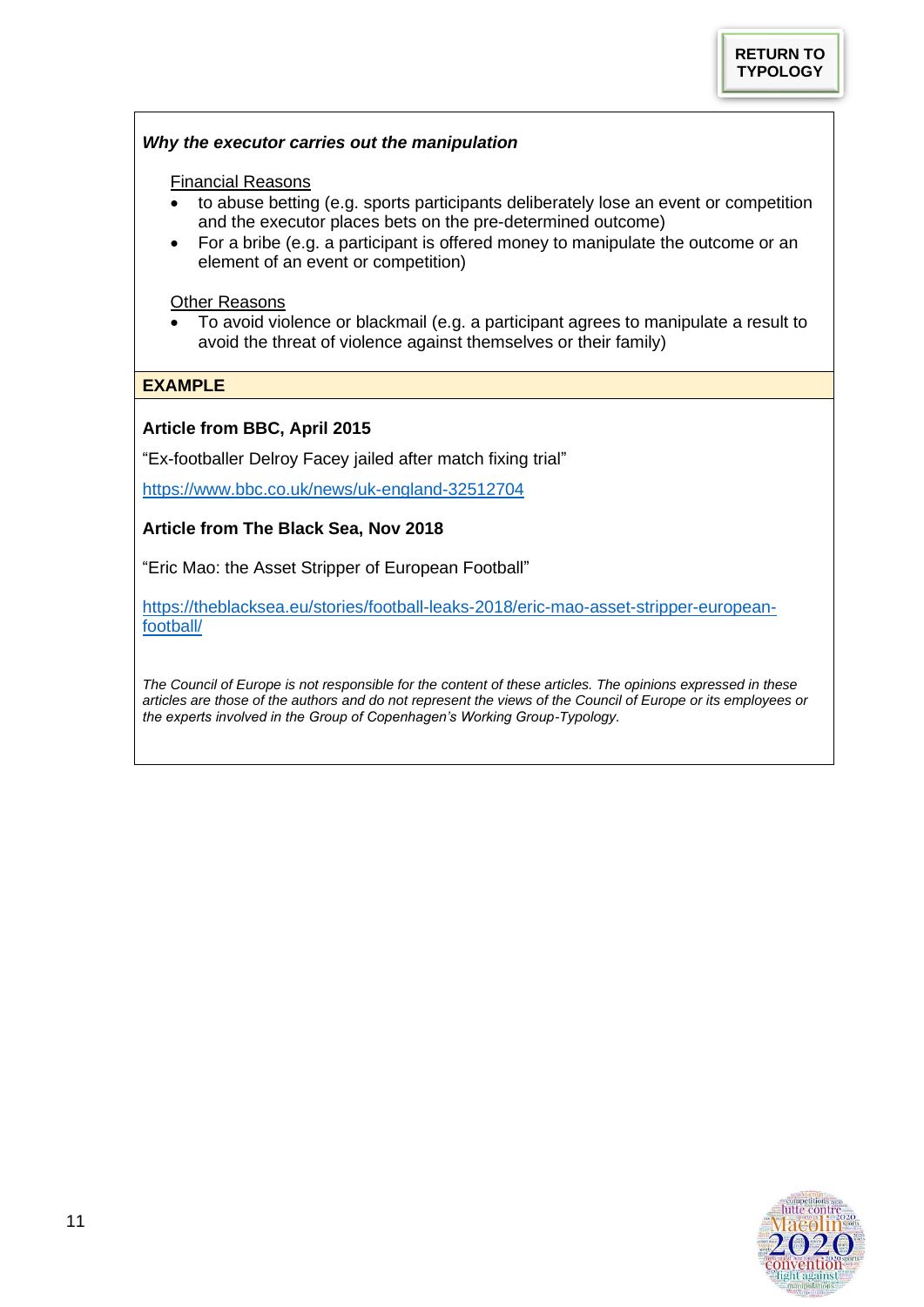# <span id="page-11-0"></span>**Type 1D**

- **Direct interference in the natural course of a sporting event or competition**
- **Instigated by Opportunistic Action**

## **WHO?**

## *Who is the instigator?*

Athlete(s), Athlete Support Personnel and Competition Officials

## *Who is the executor?*

Athlete(s), Athlete Support Personnel and Competition Officials

**WHAT?** *What happens on and off the field?*

Individual(s) exploiting their sports participant status to deliberately underperform or manipulate the expected outcome of a sports competition, or element within a sports competition, where this activity is considered to be non-compliant with criminal laws or sports rules. This could involve individual athletes or one or more individuals agreeing to take specific action to ensure a pre-determined outcome.

**HOW?** *How the attempted aim is achieved?*

- Athlete(s) deliberately lose a sporting event or competition
- Team(s) or Athlete(s) deliberately withdrawing from an event or competition either before the start or during an event in which they would be expected to compete until the end
- Athlete Support Personnel taking action to unfairly influence athlete selection and strategy
- Athlete(s) manipulate an element within an event or competition (e.g. a deliberate foul that would attract a sanction or losing a set within a tennis match)
- Competition Officials make bad or unfair decisions during an event or competition that support a pre-determined outcome

# **WHY?**

## *Why the instigator organised the manipulation*

Financial Reasons

- To achieve a higher income (e.g. via entry into higher tier/better paid competitions or improved sponsorship contracts)
- To abuse betting (e.g. sports participants plan to deliberately lose an event or competition and place bets on the pre-determined outcome)
- To obtain increased prize money / competition fees / sponsorship

## Sporting Reasons

• To achieve a sporting goal (e.g. win a title, medal, ranking points etc.)

## *Why the executor carries out the manipulation*

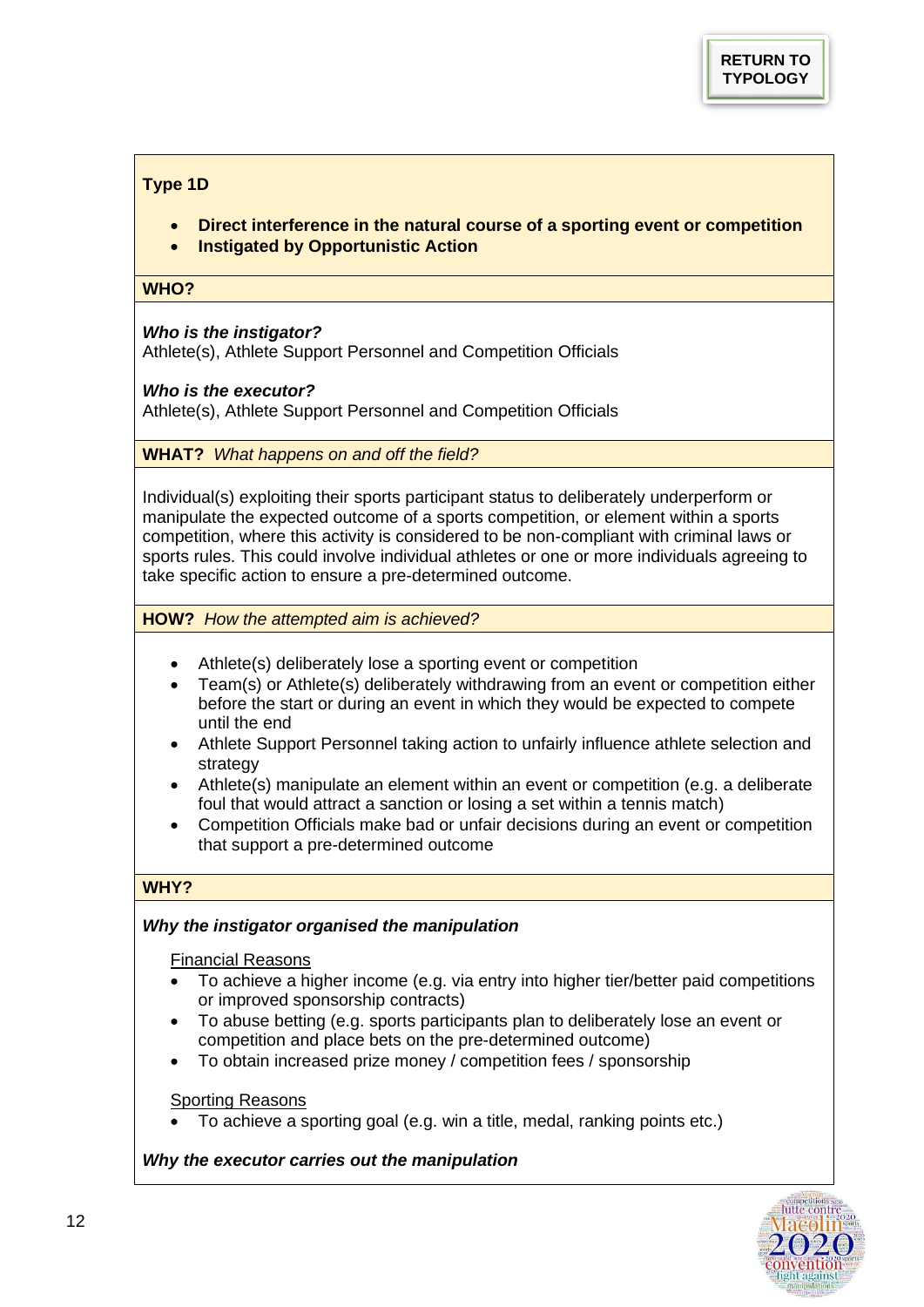

#### Financial Reasons

- To achieve a higher income (e.g. via entry into higher tier/better paid competitions or improved sponsorship contracts)
- To abuse betting (e.g. sports participants plan to deliberately lose an event or competition and place bets on the pre-determined outcome)
- For a bribe (e.g. a participant is offered money to manipulate the outcome or an element of an event or competition)
- To obtain increased prize money / competition fees / sponsorship

# **Sporting Reasons**

• To achieve a sporting goal (e.g. win a title, medal, ranking points, etc.)

# **EXAMPLE**

## **Article from BBC Sport, May 2018**

"Match-fixing: Two Malaysian badminton players receive career-ending bans"

<https://www.bbc.co.uk/sport/badminton/43973618>

## **Article from Shortboxing (date unknown)**

The author explores the potential for opportunistic competition manipulation in the sport of Boxing

<https://shortboxing.com/how-much-do-boxers-get-paid-if-they-lose/>

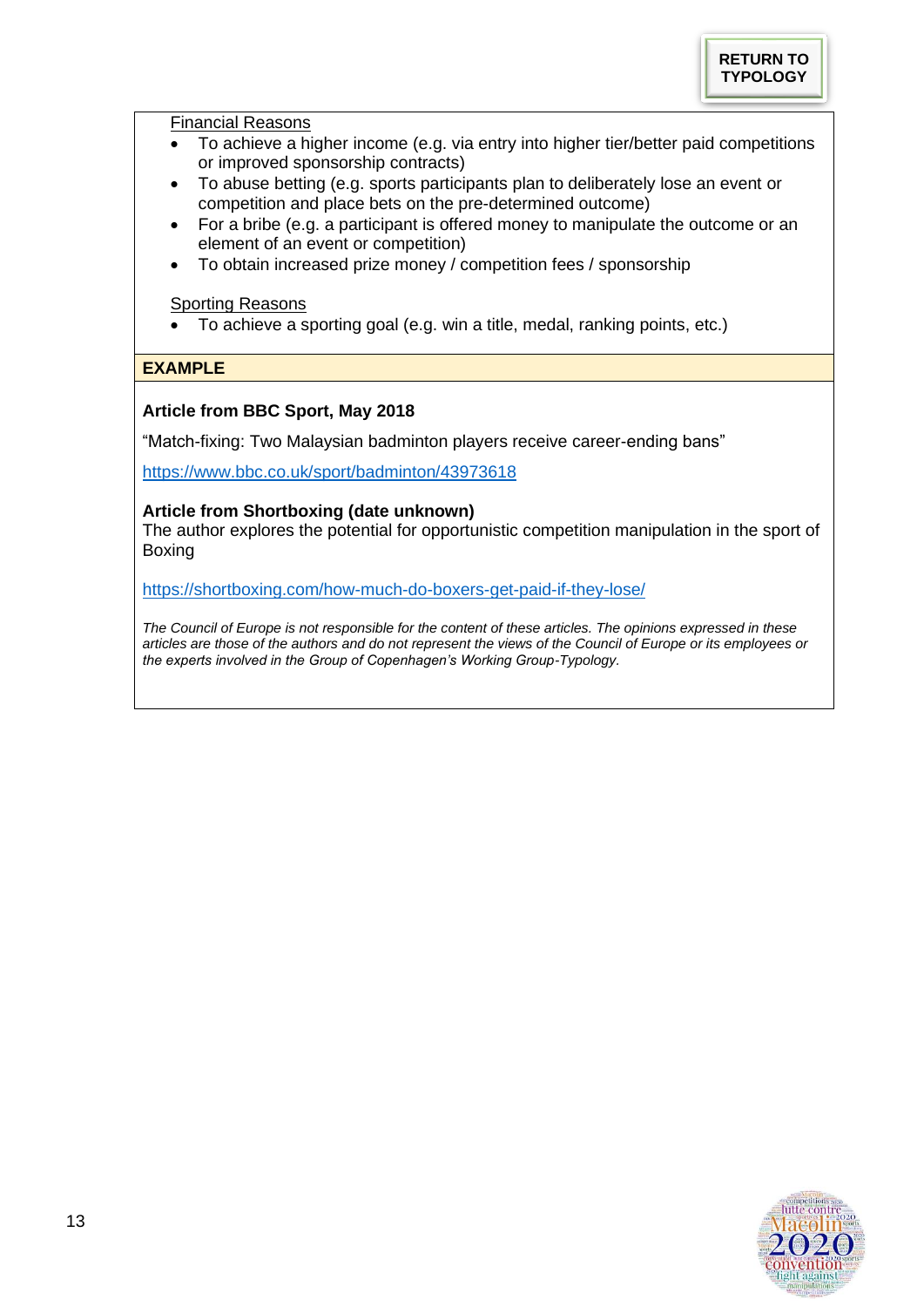# <span id="page-13-0"></span>**Type 2A**

- **Modification of an athlete's identity / personal information**
- **Instigated by Exploitation of Governance**

## **WHO?**

## *Who is the instigator?*

Official of a sport club, team or sports organisation who holds a dominant position.

## *Who is the executor?*

Executors could be any individual who has the capability, access or is in a position to manipulate personal data. Individuals can come from within or outside of the sport and may include Officials' of a sports organisation, Athlete Support Personnel, Agents and Athletes.

**WHAT?** *What happens on and off the field?*

Pressure applied, request made or bribe paid by the instigator to use false or modified information relating to the personal data, physical characteristics or capability (mental/physical) of an athlete(s) in place of the correct information.

**HOW?** *How the attempted aim is achieved* 

- Athletes(s) are younger than other competitors, gaining an unfair advantage (due to increased flexibility, increased stamina, etc.)
- Athlete(s) are older than other competitors gaining an unfair advantage (due to experience, strength, knowledge, etc.)
- Athlete(s) can gain unfair advantages by deliberately competing in a classification for which they know they are ineligible
- Athletes(s) are more / less able than other competitors

# **WHY?**

# *Why the instigator organised the manipulation*

Financial Reasons

- To secure rights or fees from competitions, sponsorship, broadcasting or advertisement (e.g. if a sports team avoids relegation, they will attract better TV rights, sponsorship, etc.)
- To abuse betting (e.g. a team has an unfair advantage which increases their chance of winning. Bets can be placed by the instigator on the team to win using this inside information)

## **Sporting Reasons**

- To avoid relegation or to gain promotion to higher league
- To obtain an easier draw in the next round of a competition

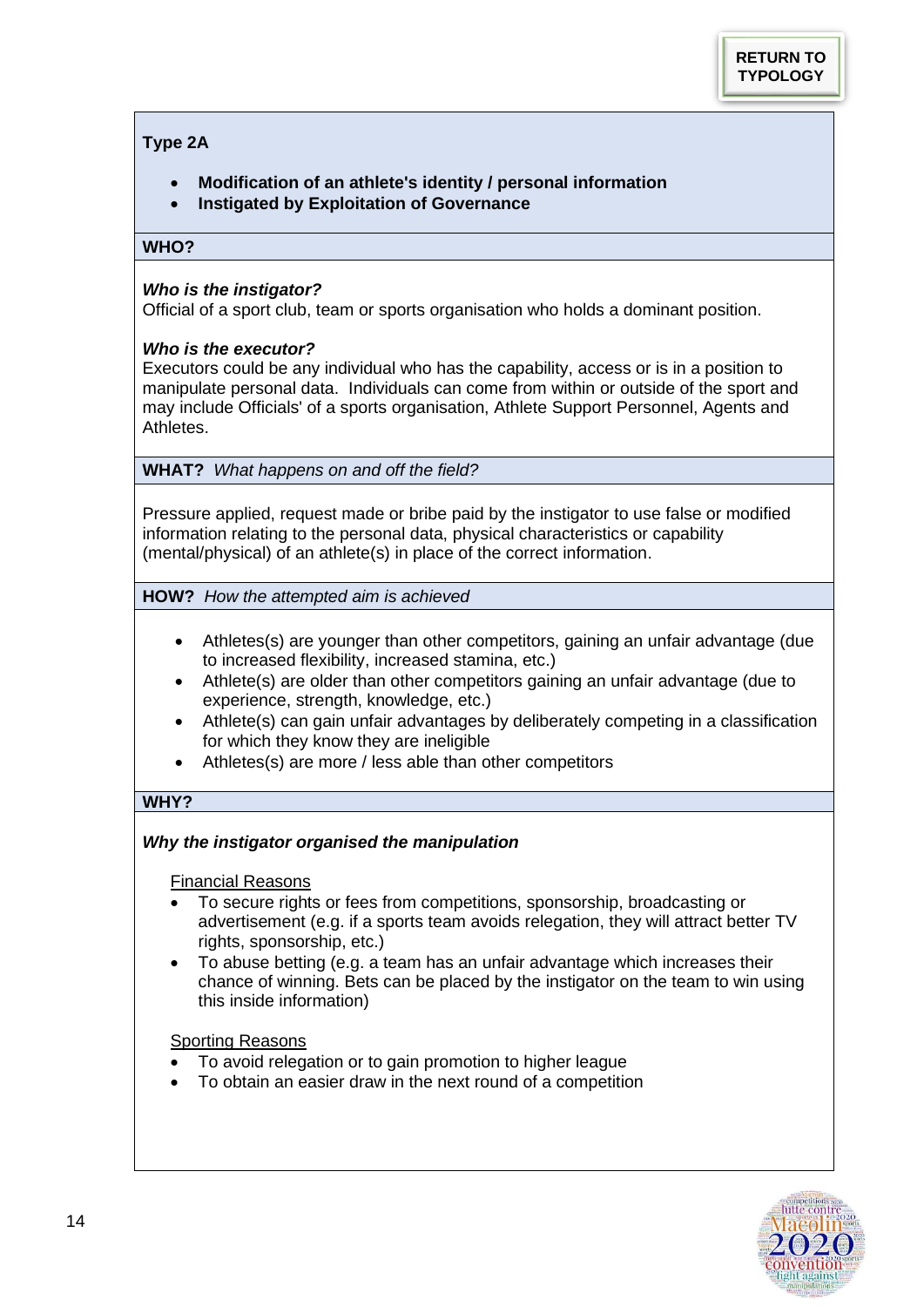#### *Why the executor carried out the manipulation*

## Financial Reasons

- For a bribe (e.g. an individual is offered money to modify personal information for unfair use in a sports competition)
- To avoid losing their contract (e.g. if a person in a governance position forces an individual to take a specific course of action under threat of losing their contract)
- To achieve a higher income (e.g. a promise of a wage increase if the modified information is used)

#### Sporting Reasons

• To achieve a sporting goal (e.g. win a title, medal, ranking points, etc.)

#### **Other reasons**

- To avoid violence or blackmail (e.g. an individual agrees to use false or modified information to avoid the threat of violence against them or their family)
- To gain citizenship (e.g. an individual is promised support in gaining citizenship in return for agreeing to use false or modified information)

## **EXAMPLES**

## **Article from The Guardian by Giles Tremlett, September 2004**

"The cheats: Spain won basketball gold at the 2000 Paralympics. But most of the team wasn't disabled - and they weren't the only ones"

<https://www.theguardian.com/sport/2004/sep/16/gilestremlett.features11>

## **Article from BBC by Mohamed Fajah Barrie, May 2019**

"Guinea found guilty of age-cheating and disqualified from U-17 World Cup"

<https://www.bbc.co.uk/sport/football/48322796>

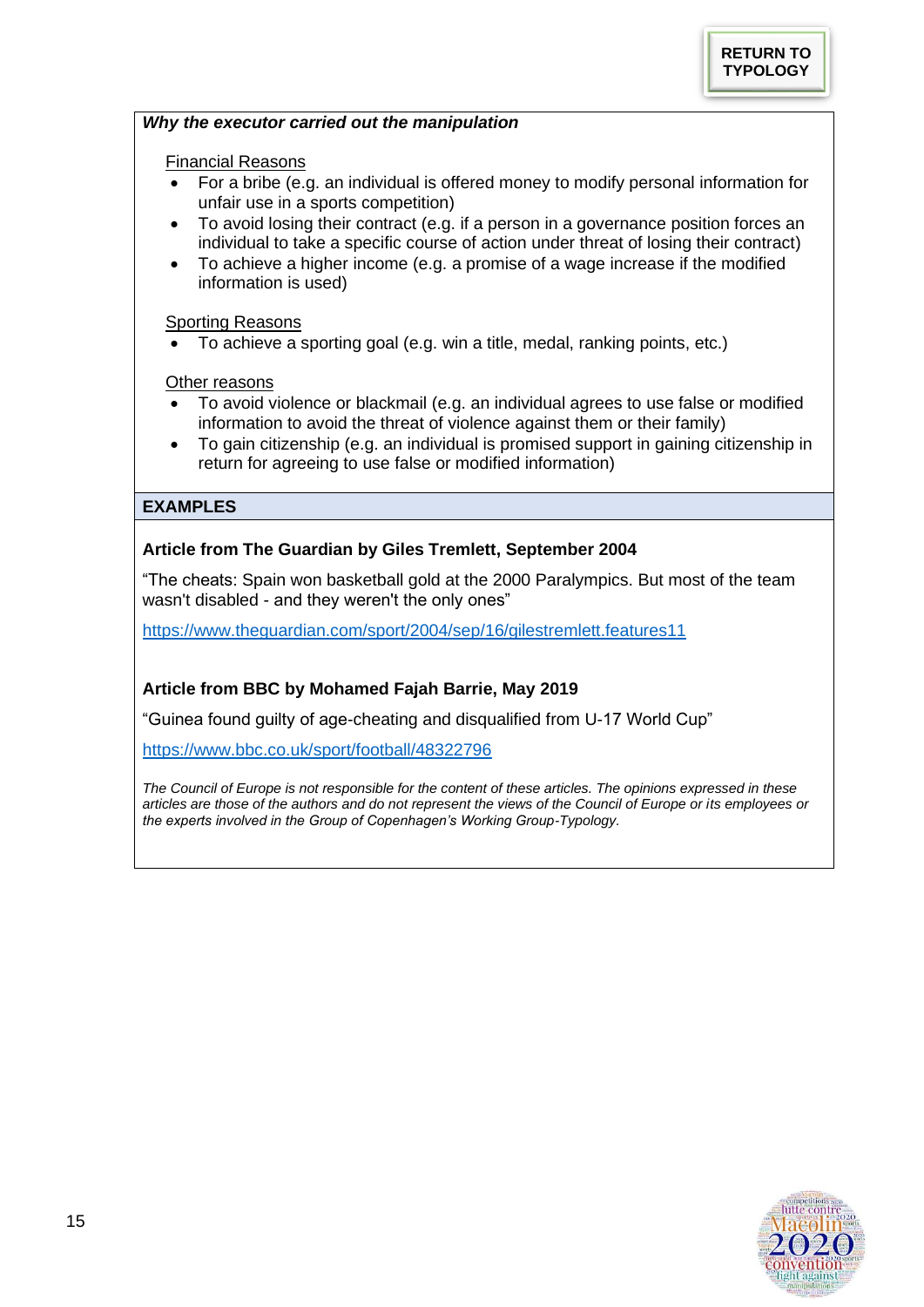## <span id="page-15-0"></span>**Type 2B**

- **Modification of an athlete's identity / personal information**
- **Instigated by Exploitation of Power/Influence**

#### WHO?

## *Who is the instigator?*

Agents, Sponsors or other persons who have a direct interest in the athletes' or teams' economic rights or sporting achievements.

## *Who is the executor?*

Executors could be any individual who has the capability, access or is in a position to manipulate personal data. Individuals can come from within or outside of the sport and may include Officials' of a sports organisation, Athlete Support Personnel, Agents and Athletes.

**WHAT?** *What happens on and off the field?*

Pressure applied, request made or bribe paid by the instigator to use false or modified information relating to the personal data, physical characteristics or capability (mental/physical) of an athlete(s) in place of the correct information

**HOW?** *How the attempted aim is achieved* 

- Athletes(s) are younger than other competitors, gaining an unfair advantage (due to increased flexibility, increased stamina, etc)
- Athlete(s) are older than other competitors gaining an unfair advantage (due to experience, strength, knowledge, etc)
- Athlete(s) can gain unfair advantages by deliberately competing in a classification for which they know they are ineligible
- Athletes(s) are more / less able than other competitors

# **WHY?**

## *Why the instigator organised the manipulation*

Financial Reasons

- To secure rights or fees from competitions, sponsorship, broadcasting or advertisement (e.g. if a sports team avoids relegation, they will attract better sponsorship deals or agent fees)
- To abuse betting (e.g. a team has an unfair advantage which increases their chance of winning. Bets can be placed by the instigator on the team to win using this inside information)

#### Sporting Reasons

- To avoid relegation or to gain promotion to higher league
- To obtain an easier draw in the next round of a competition

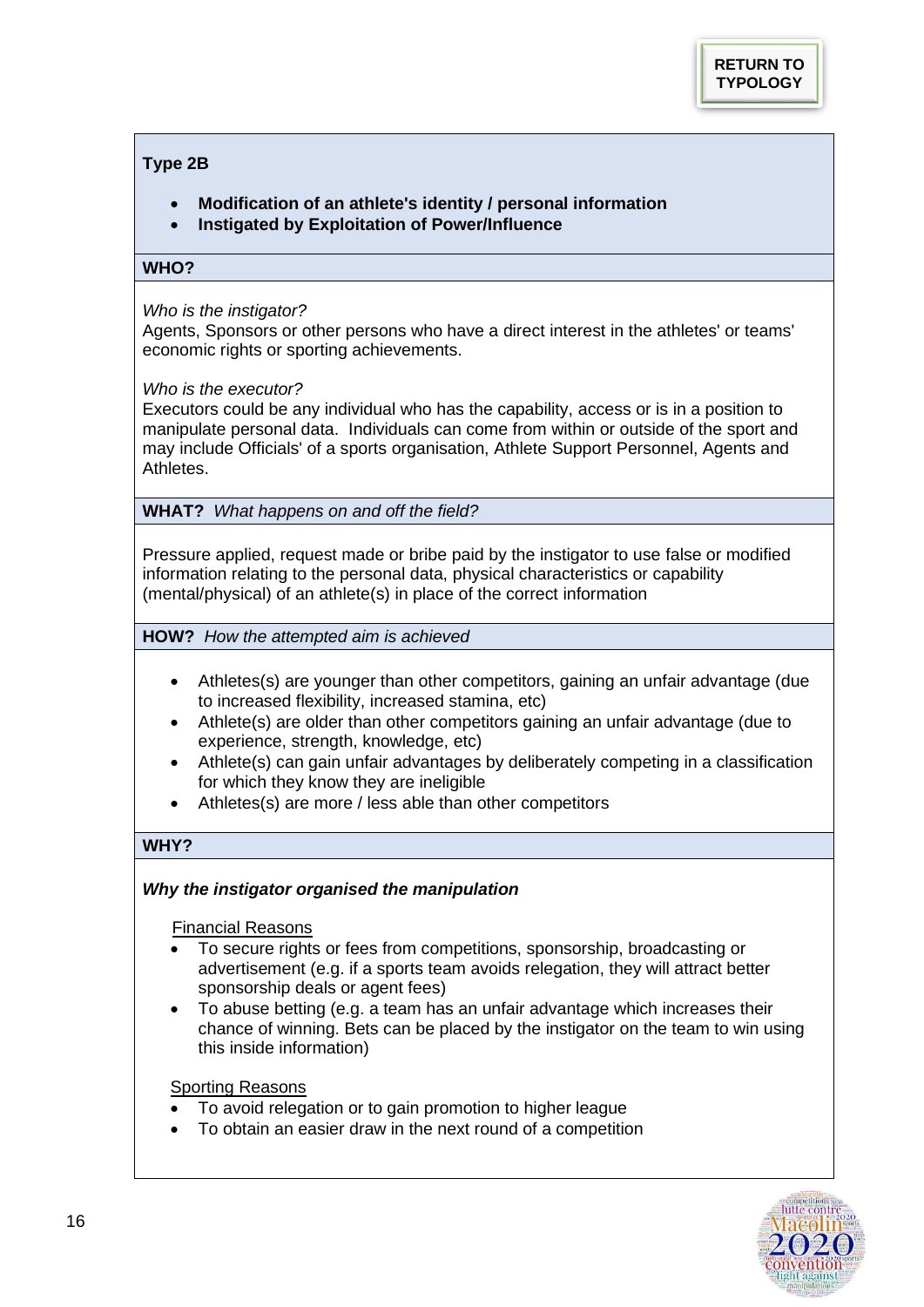## **W***hy the executor carried-out the manipulation*

#### Financial Reasons

- For a bribe (e.g. an individual is offered money to modify personal information for unfair use in a sports competition)
- To avoid losing their contract (e.g. if the instigator forces an individual to take a specific course of action under threat of losing their contract)
- To achieve a higher income (e.g. a promise of increased sponsorship if the modified information is used)

#### Sporting Reasons

• To achieve a sporting goal (e.g. win a title, medal, ranking points, etc.)

## Other Reasons

- To avoid violence or blackmail (e.g. an individual agrees to use false or modified information to avoid the threat of violence against them or their family)
- To gain citizenship (e.g. an individual is promised support in gaining citizenship in return for agreeing to use false or modified information)

## **EXAMPLES**

## **Article from Wikipedia**

"Danny Almonte 'Age Gate' Scandal"

[https://en.wikipedia.org/wiki/Danny\\_Almonte](https://en.wikipedia.org/wiki/Danny_Almonte)

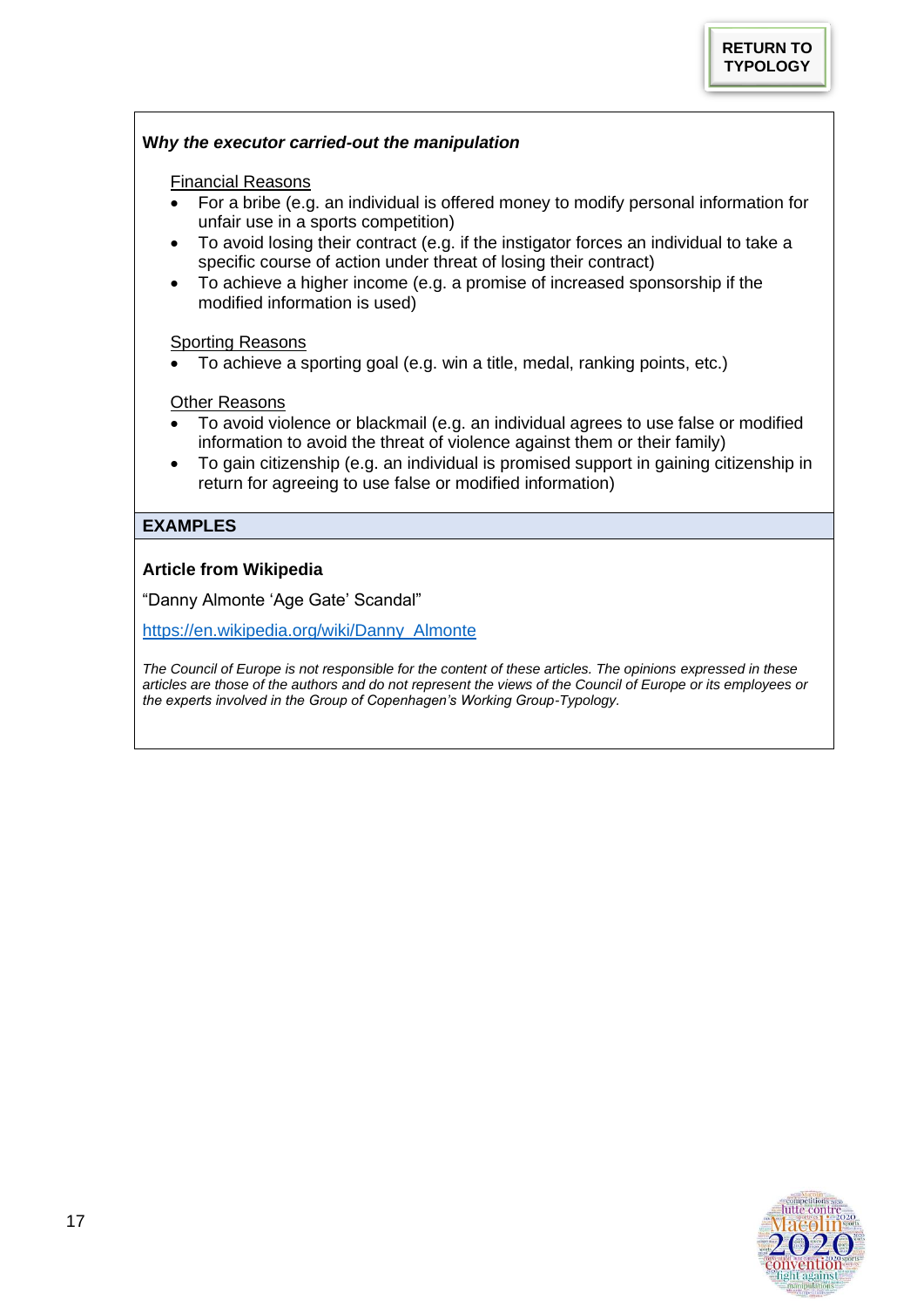## <span id="page-17-0"></span>**Type 2C**

- **Modification of an athlete's identity / personal information**
- **Instigated by External Influences**

## WHO?

## *Who is the instigator?*

Person(s) outside of the jurisdiction of sports organisations (e.g. these may be personal associates of the executor or individuals involved in criminality)

## *Who is the executor?*

Executors could be any individual who has the capability, access or is in a position to manipulate personal data. Individuals can come from within or outside of the sport and may include Officials' of a sports organisation, Athlete Support Personnel, Agents and Athletes.

**WHAT?** *What happens on and off the field?*

Pressure applied, request made or bribe paid by the instigator to use false or modified information relating to the personal data, physical characteristics or capability (mental/physical) of an athlete(s) in place of the correct information

**HOW?** *How the attempted aim is achieved* 

- Athletes(s) are younger than other competitors, gaining an unfair advantage (due to increased flexibility, increased stamina, etc)
- Athlete(s) are older than other competitors gaining an unfair advantage (due to experience, strength, knowledge, etc)
- Athlete(s) can gain unfair advantages by deliberately competing in a classification for which they know they are ineligible
- Athletes(s) are more / less able than other competitors

**WHY?** *Why the instigator organised the manipulation*

## *Why the instigator organised the manipulation*

Financial Reasons

- to abuse betting (e.g. sports participants deliberately lose an event or competition and the instigator places bets on the pre-determined outcome)
- to facilitate money laundering (e.g. organised criminal groups using competition manipulation as a vehicle to clean their criminal funds via the abuse of betting)
- other illicit practices

# *Why the executor carries out the manipulation*

Financial Reasons

• to abuse betting (e.g. sports participants deliberately lose an event or competition and the executor places bets on the pre-determined outcome)

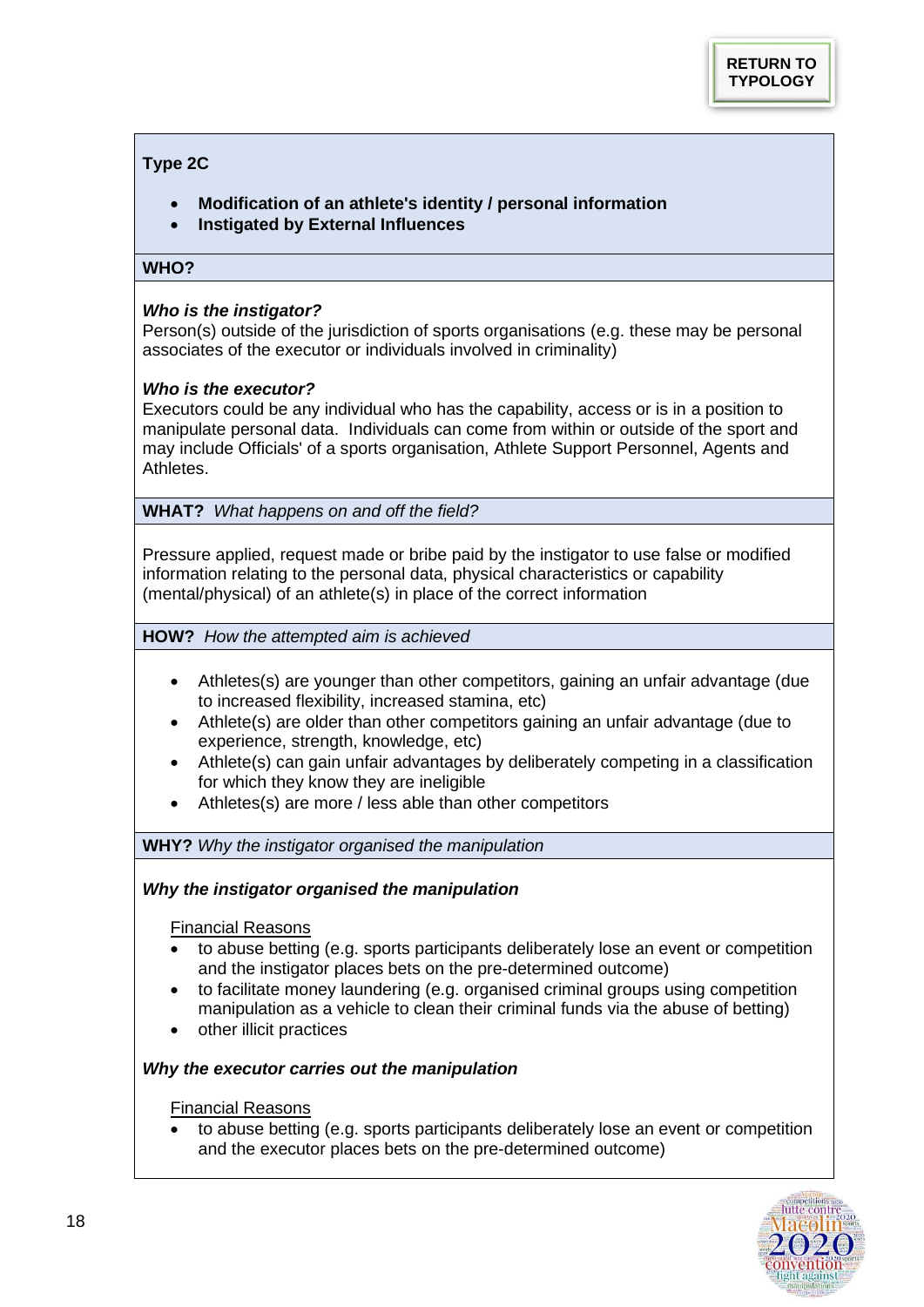• For a bribe (e.g. an individual is offered money to modify personal information for unfair use in a sports competition)

## Other Reasons

• To avoid violence or blackmail (e.g. an individual agrees to use false or modified information to avoid the threat of violence against them or their family)

## **EXAMPLES**

**Article from New York Times by Reuters, September 2010**

"A Team of Imposters Angers Togo"

<https://www.nytimes.com/2010/09/23/sports/soccer/23iht-TOGO.html>

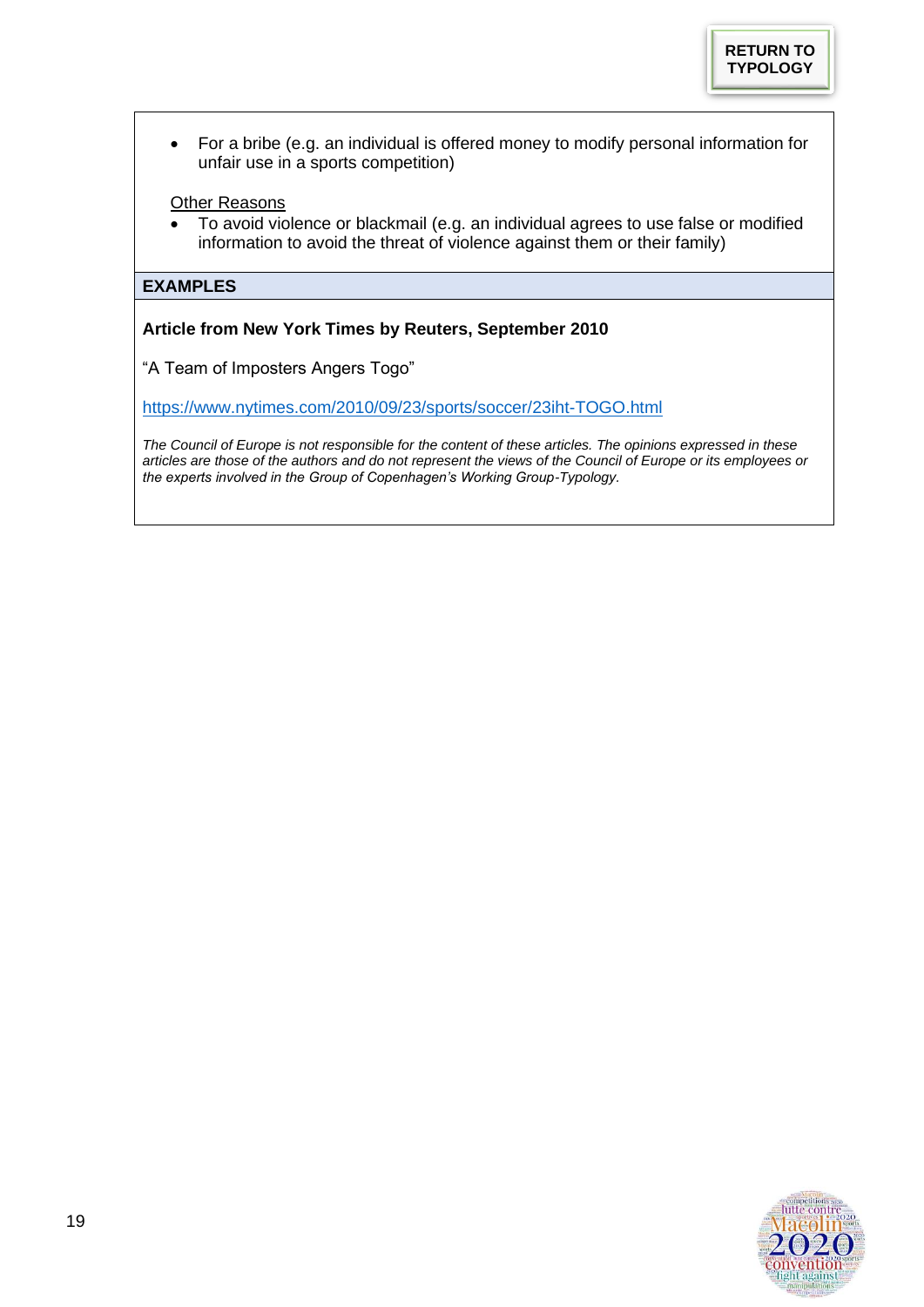## <span id="page-19-0"></span>**Type 2D**

- **Modification of an athlete's identity / personal information**
- **Instigated by Opportunistic Action**

#### WHO?

## *Who is the instigator?*

Athlete(s), Athlete Support Personnel and Competition Officials

## *Who is the executor?*

Athlete(s), Athlete Support Personnel and Competition Officials

**WHAT?** *What happens on and off the field?*

False or modified information relating to the personal data, physical characteristics or capability (mental/physical) of an athlete(s) is used in place of the correct information

**HOW?** *How the attempted aim is achieved* 

- Athletes(s) are younger than other competitors, gaining an unfair advantage (due to increased flexibility, increased stamina, etc)
- Athlete(s) are older than other competitors gaining an unfair advantage (due to experience, strength, knowledge, etc)
- Athlete(s) can gain unfair advantages by deliberately competing in a classification for which they know they are ineligible
- Athletes(s) are more / less able than other competitors

## **WHY?**

# *Why the instigator organised the manipulation*

## Financial Reasons

- To achieve a higher income (e.g. via entry into higher tier/better paid competitions or improved sponsorship contracts)
- To abuse betting (e.g. sports participants plan to deliberately lose an event or competition and place bets on the pre-determined outcome)
- To obtain increased prize money / competition fees / sponsorship

## Sporting Reasons

• To achieve a sporting goal (e.g. win a title, medal, ranking points, etc.)

# *Why the executor carries out the manipulation*

## Financial Reasons

- To achieve a higher income (e.g. via entry into higher tier/better paid competitions or improved sponsorship contracts)
- To abuse betting (e.g. sports participants plan to deliberately lose an event or competition and place bets on the pre-determined outcome)

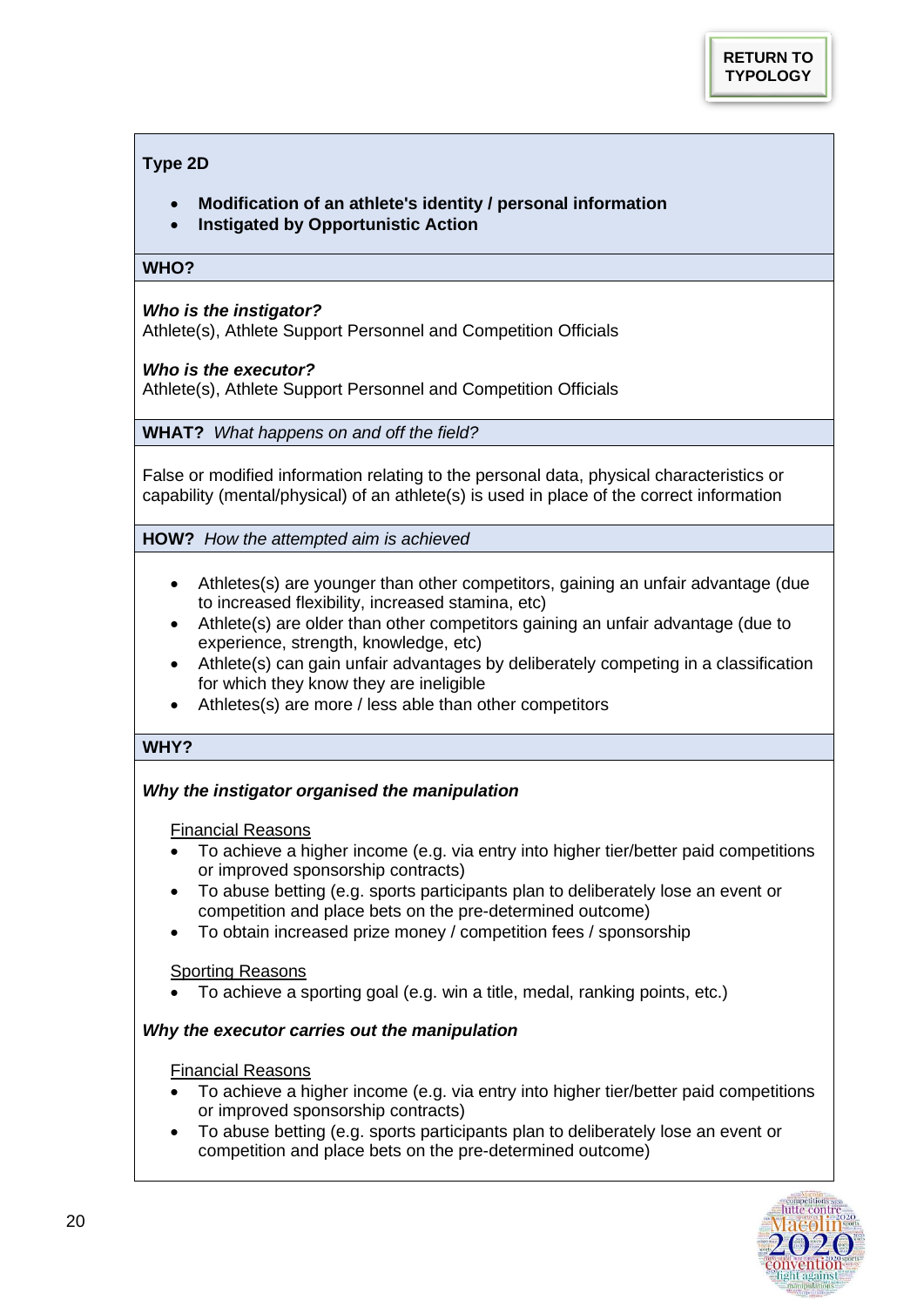- For a bribe (e.g. an individual is offered money to modify personal information for unfair use in a sports competition)
- To obtain increased prize money / competition fees / sponsorship

## **Sporting Reasons**

• To achieve a sporting goal (e.g. win a title, medal, ranking points, etc.)

## **EXAMPLE**

# **Article from Sports NDTV, 7 January 2015**

"Three Bengal Table Tennis Players Banned for Age-Fraud"

[https://sports.ndtv.com/table-tennis/three-bengal-table-tennis-players-banned-for-age](https://sports.ndtv.com/table-tennis/three-bengal-table-tennis-players-banned-for-age-fraud-1506564)[fraud-1506564](https://sports.ndtv.com/table-tennis/three-bengal-table-tennis-players-banned-for-age-fraud-1506564)

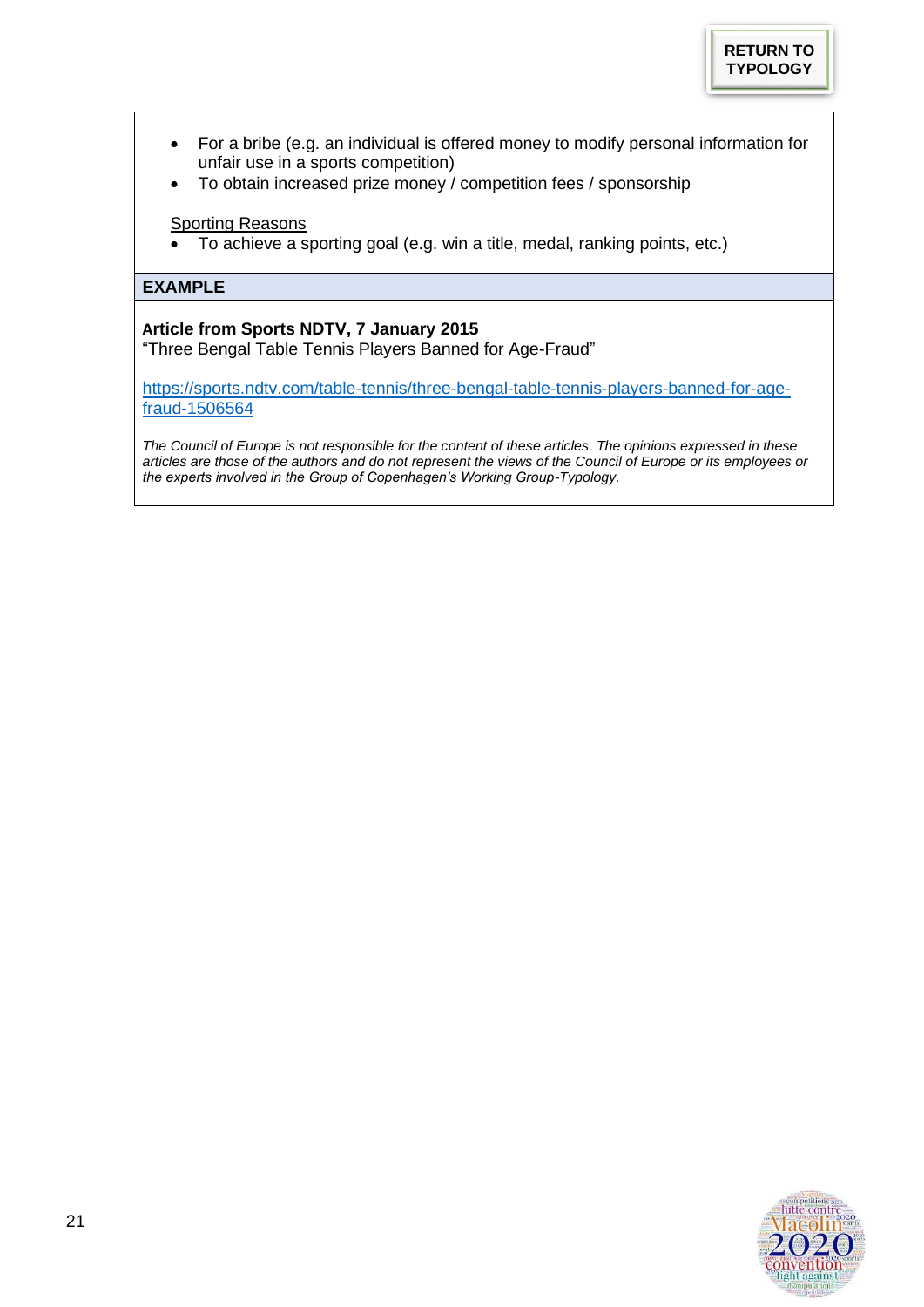# <span id="page-21-0"></span>**Type 3A**

- **Modification that is non-compliant with criminal laws or sport rules relating to:** 
	- i. playing surfaces
	- ii. equipment
	- iii. athlete physiology
	- iv. sporting venue

## • **Instigated by Exploitation of Governance**

# **WHO?**

# *Who is the instigator?*

Official of a sport club, team or sports organisation who holds a dominant position.

# *Who is the executor?*

Executors could be any individual who has the capability, access or is in a position to make non-compliant modifications. Individuals can come from within or outside of the sport and may include Officials' of a sports organisation, Athlete Support Personnel, Athletes and agents.

**WHAT?** *What happens on and off the field?*

Pressure applied, request made or bribe paid by the instigator to make non-compliant modifications to playing surfaces, equipment, athlete physiology and sporting venues.

**HOW?** *How the attempted aim is achieved?* 

- Tampering with pitch or court surfaces which could have a detrimental impact on an opponent's performance
- Tampering with sports equipment used during a competition (e.g. balls, racquets, etc. which could have a detrimental impact on an opponent's performance
- Using unauthorised equipment (e.g. using equipment that has been banned by the sport)
- Illegally modifying athlete physiology (e.g. food poisoning, use of drugs to sabotage athletes' performance)
- Tampering with equipment vital to the staging of an event or competition (e.g. floodlights, deliberately altering temperature inside a venue)

# **WHY?**

# *Why the instigator organised the manipulation?*

Financial Reasons

- To secure rights or fees from competitions, sponsorship, broadcasting or advertisement (e.g. if a sports team avoids relegation they would be likely to attract better TV rights, sponsorship, etc.)
- To abuse betting (e.g. a team has an unfair advantage which increases their chance of winning. Bets can be placed by the instigator on the team to win using this inside information)

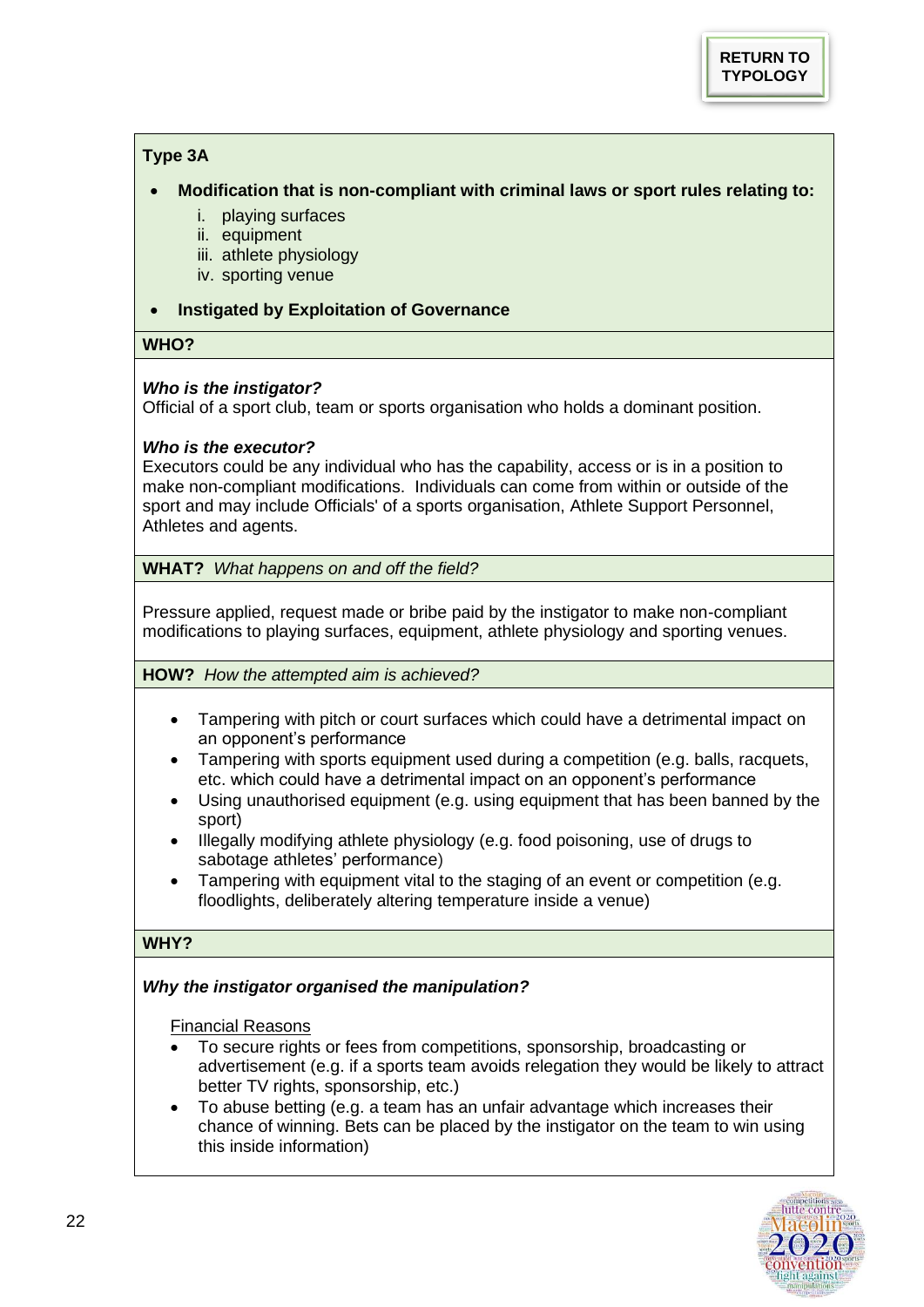## Sporting Reasons

- To avoid relegation or to gain promotion to higher league
- To obtain an easier draw in the next round of a competition

## *Why the executor carried-out the manipulation?*

## Financial Reasons

- For a bribe (e.g. an individual is offered money to modify equipment for unfair use in a sports competition)
- To avoid losing their contract (e.g. if a person in a governance position forces an individual to take a specific course of action under threat of losing their contract)
- To achieve a higher income (e.g. a promise of a wage increase if the noncompliant modification is carried out)
- To obtain increased prize money / competition fees / sponsorship

#### **Sporting Reasons**

• To achieve a sporting goal (e.g. win a title, medal, ranking points, etc.)

## **Other**

- To avoid violence or blackmail (e.g. to avoid the threat of violence against them or their family, an individual enables a non-compliant modification to be made)
- To gain citizenship (e.g. an individual is promised support in gaining citizenship in return for agreeing to enable a non-compliant modification to be made)

## **EXAMPLE**

## **Article on Wikipedia**

"Bloodgate"

<https://en.wikipedia.org/wiki/Bloodgate>

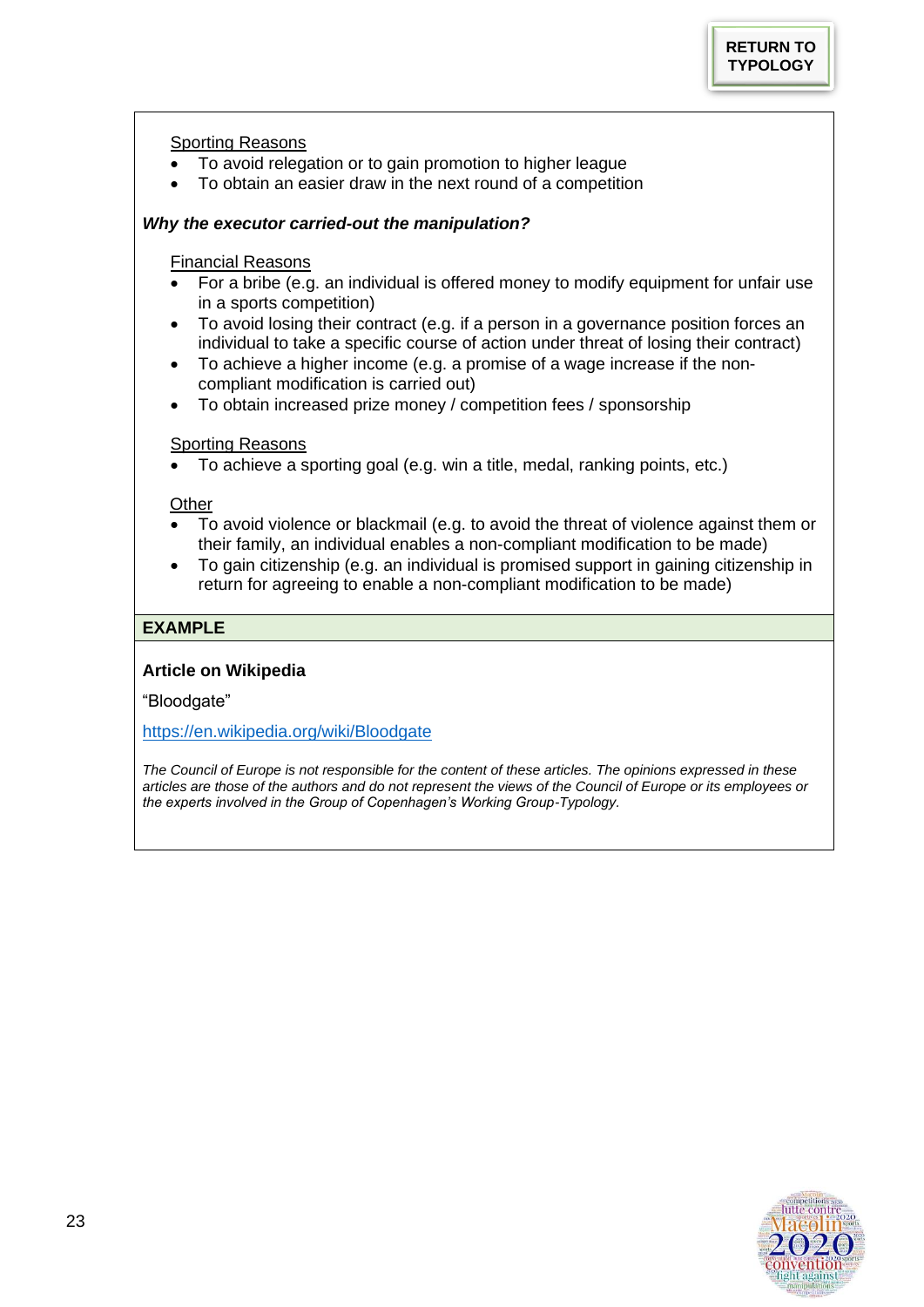# <span id="page-23-0"></span>**Type 3B**

- **Modification that is non-compliant with criminal laws or sport rules relating to:** 
	- i. playing surfaces
	- ii. equipment
	- iii. athlete physiology
	- iv. sporting venue
- **Instigated by Exploitation of Power or Influence**

## **WHO?**

# *Who is the instigator?*

Agents, Sponsors or other persons who have a direct interest in the athletes' or teams' economic rights or sporting achievements.

## *Who is the executor?*

Executors could be any individual who has the capability, access or is in a position to make non-compliant modifications. Individuals can come from within or outside of the sport and may include Officials' of a sports organisation, Athlete Support Personnel, Athletes and agents.

## **WHAT?** *What happens on and off the field?*

Pressure applied, request made or bribe paid by the instigator to make non-compliant modifications to playing surfaces, equipment, athlete physiology and sporting venues.

## **HOW?** *How the attempted aim is achieved?*

- Tampering with pitch or court surfaces which could have a detrimental impact on an opponent's performance
- Tampering with sports equipment used during a competition (e.g. balls, racquets, etc. which could have a detrimental impact on an opponent's performance
- Using unauthorised equipment (e.g. using equipment that has been banned by the sport)
- Illegally modifying athlete physiology (e.g. food poisoning, use of drugs to sabotage athletes' performance)
- Tampering with equipment vital to the staging of an event or competition (e.g. floodlights, deliberately altering temperature inside a venue)

# **WHY?**

# *Why the instigator organised the manipulation*

## Financial Reasons

• To secure rights or fees from competitions, sponsorship, broadcasting or advertisement (e.g. if a sports team avoids relegation, they will attract better sponsorship deals or agent fees)

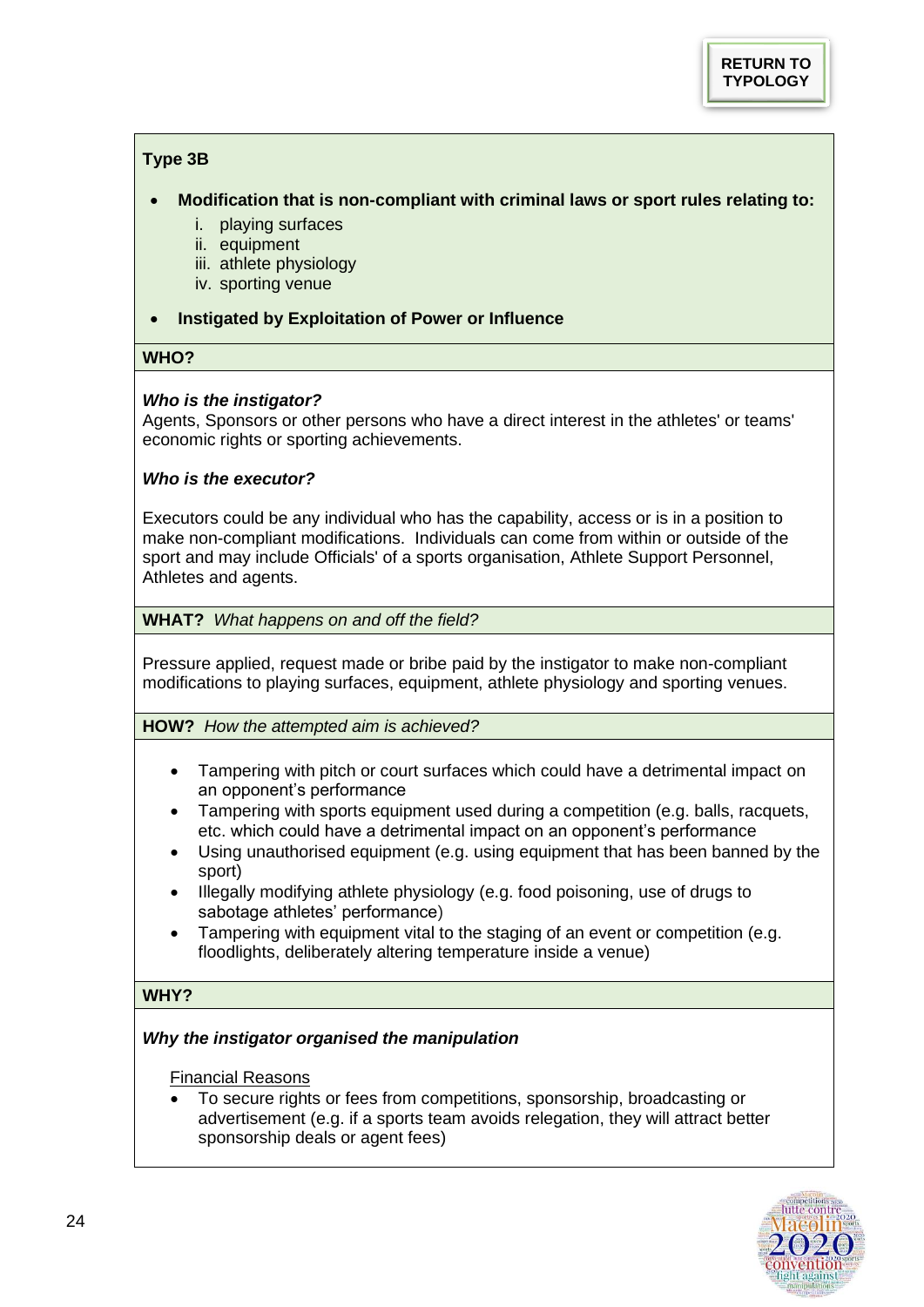• To abuse betting (e.g. a team has an unfair advantage which increases their chance of winning. Bets can be placed by the instigator on the team to win using this inside information)

# Sporting Reasons

- To avoid relegation or to gain promotion to higher league
- To obtain an easier draw in the next round of a competition

# **W***hy the executor carried-out the manipulation*

# Financial Reasons

- For a bribe (e.g. an individual is offered money to modify equipment for unfair use in a sports competition)
- To avoid losing their contract (e.g. if the instigator forces an individual to take a specific course of action under threat of losing their contract)
- To achieve a higher income (e.g. a promise of a wage increase if the noncompliant modification is carried out)
- To obtain increased prize money / competition fees / sponsorship

# Sporting Reasons

• To achieve a sporting goal (e.g. win a title, medal, ranking points, etc.)

# **Other Reasons**

- To avoid violence or blackmail (e.g. to avoid the threat of violence against them or their family, an individual enables a non-compliant modification to be made)
- To gain citizenship (e.g. an individual is promised support in gaining citizenship in return for agreeing to enable a non-compliant modification to be made)

# **EXAMPLE**

# **Article from the Guardian (Date unknown approx. 2009)**

"Margarito banned for one year over 'loaded' gloves"

<https://www.theguardian.com/sport/2009/feb/11/antonio-margarito-boxing-gloves-ban>

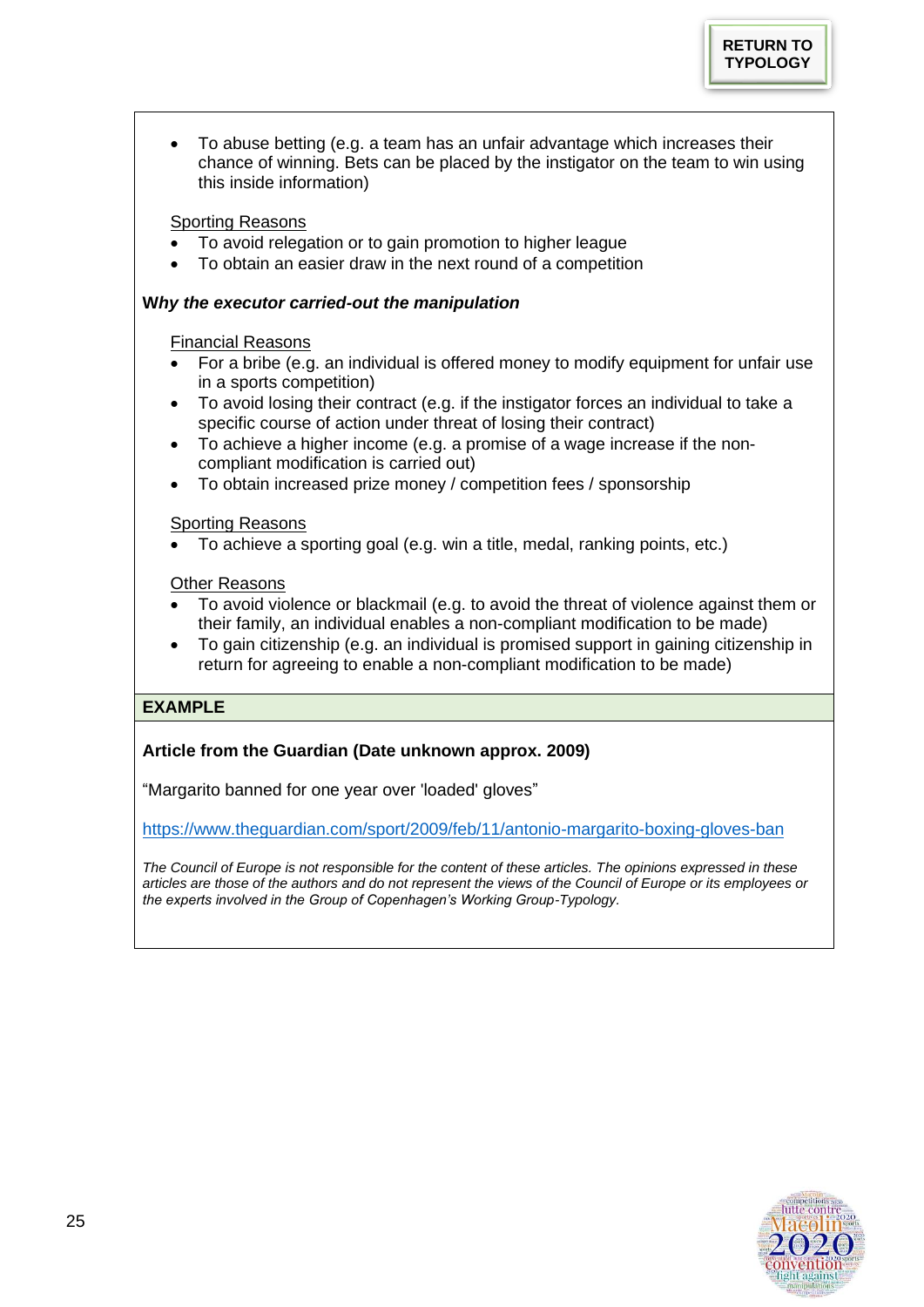# <span id="page-25-0"></span>**Type 3C**

- **Modification that is non-compliant with criminal laws or sport rules relating to:** 
	- i. playing surfaces
	- ii. equipment
	- iii. athlete physiology
	- iv. sporting venue

## • **Instigated by External Influences**

# **WHO?**

# *Who is the instigator?*

Person(s) outside of the jurisdiction sports organisations (e.g. these may be personal associates of the executor or individuals involved in criminality).

## *Who is the executor?*

Executors could be any individual who has the capability, access or is in a position to make non-compliant modifications. Individuals can come from within or outside of the sport and may include Officials' of a sports organisation, Athlete Support Personnel, Athletes and agents.

## **WHAT?** *What happens on and off the field?*

Pressure applied, request made or bribe paid by the instigator to make non-compliant modifications to playing surfaces, equipment, athlete physiology and sporting venues.

## **HOW?** *How the attempted aim is achieved?*

- Tampering with pitch or court surfaces which could have a detrimental impact on an opponent's performance
- Tampering with sports equipment used during a competition (e.g. balls, racquets, etc. which could have a detrimental impact on an opponent's performance
- Using unauthorised equipment (e.g. using equipment that has been banned by the sport)
- Illegally modifying athlete physiology (e.g. food poisoning, use of drugs to sabotage athletes' performance)
- Tampering with equipment vital to the staging of an event or competition (e.g. floodlights, deliberately altering temperature inside a venue)

## **WHY?**

## *Why the instigator organised the manipulation*

## Financial Reasons

- to abuse betting (e.g. sports participants deliberately lose an event or competition and the instigator places bets on the pre-determined outcome)
- to facilitate money laundering (e.g. organised criminal groups using competition manipulation as a vehicle to clean their criminal funds via the abuse of betting)
- other illicit practices

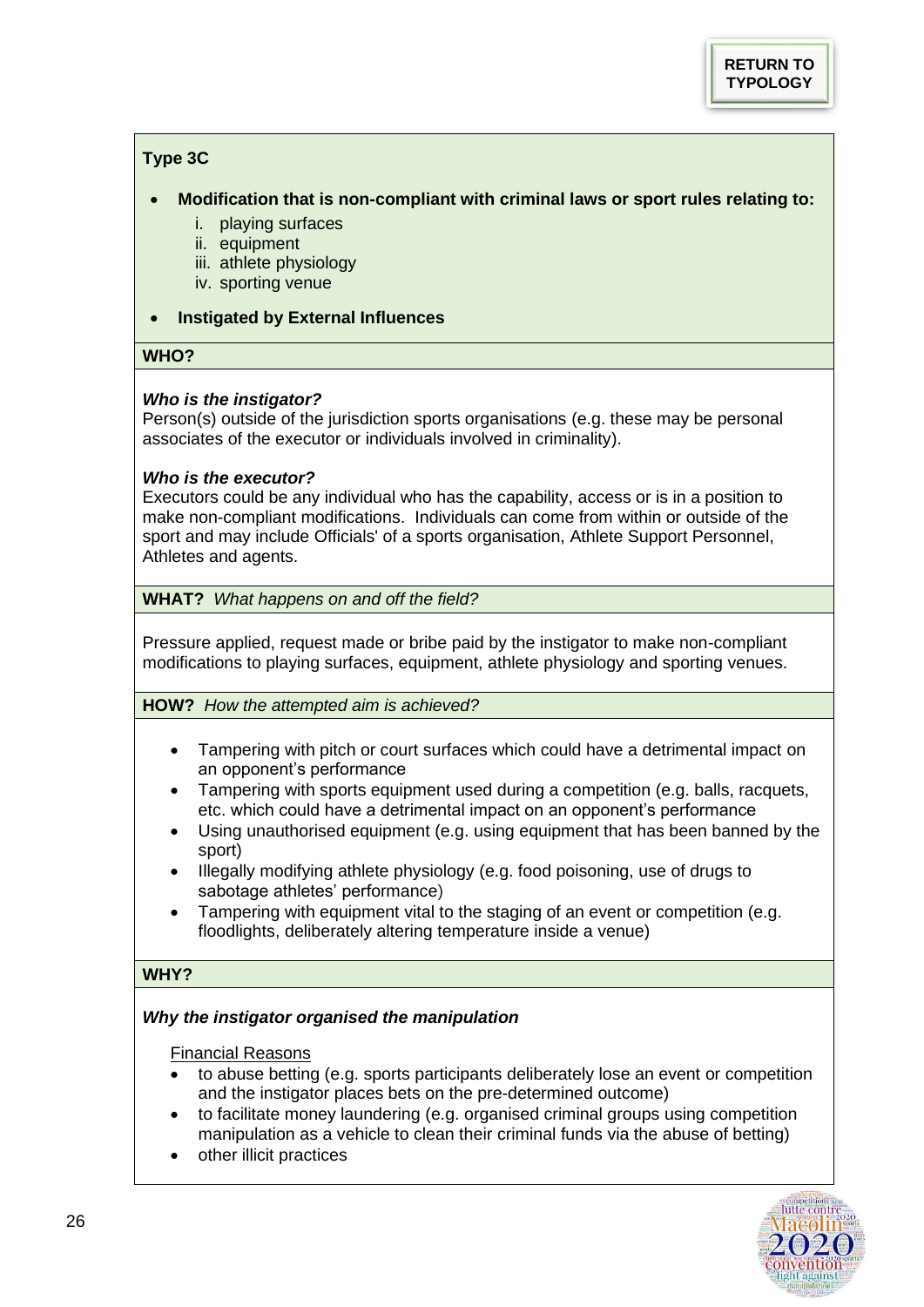## *Why the executor carries out the manipulation*

#### Financial Reasons

- to abuse betting (e.g. sports participants deliberately lose an event or competition and the executor places bets on the pre-determined outcome)
- For a bribe (e.g. an individual is offered money to modify equipment for unfair use in a sports competition)

**Other Reasons** 

• To avoid violence or blackmail (e.g. to avoid the threat of violence against them or their family, an individual enables a non-compliant modification to be made)

# **EXAMPLE**

## **Article from The Independent by Mark Hughes, August 2010**

"The floodlights went out and an Asian betting syndicate raked in a fortune"

[https://www.independent.co.uk/news/uk/crime/the-floodlights-went-out-ndash-and-an](https://www.independent.co.uk/news/uk/crime/the-floodlights-went-out-ndash-and-an-asian-betting-syndicate-raked-in-a-fortune-2066133.html)[asian-betting-syndicate-raked-in-a-fortune-2066133.html](https://www.independent.co.uk/news/uk/crime/the-floodlights-went-out-ndash-and-an-asian-betting-syndicate-raked-in-a-fortune-2066133.html)

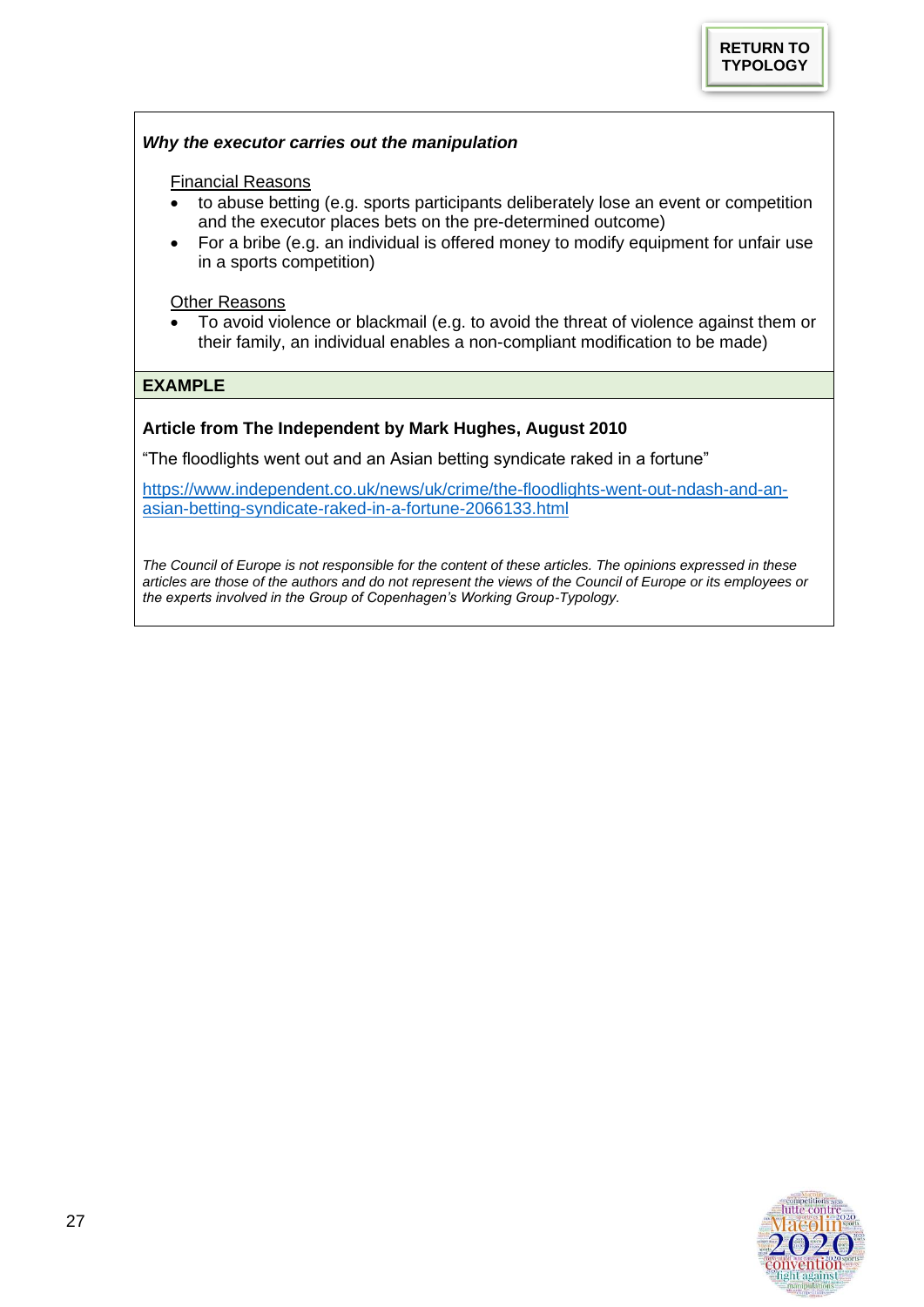# <span id="page-27-0"></span>**Type 3D**

## • **Modification that is non-compliant with criminal laws or sport rules relating to:**

- i. playing surfaces
- ii. equipment
- iii. athlete physiology
- iv. sporting venue
- **Instigated by Opportunistic Action**

## **WHO?**

# *Who is the instigator?*

Athlete(s), Athlete Support Personnel and Competition Officials

## *Who is the executor?*

Athlete(s), Athlete Support Personnel and Competition Officials

**WHAT?** *What happens on and off the field?*

Non-compliant modifications made to playing surfaces, equipment, athlete physiology and sporting venues.

**HOW?** *How the attempted aim is achieved?* 

- Tampering with pitch or court surfaces which could have a detrimental impact on an opponent's performance
- Tampering with sports equipment used during a competition (e.g. balls, racquets, etc. which could have a detrimental impact on an opponent's performance
- Using unauthorised equipment (e.g. using equipment that has been banned by the sport)
- Illegally modifying athlete physiology (e.g. food poisoning, use of drugs to sabotage athletes' performance)
- Tampering with equipment vital to the staging of an event or competition (e.g. floodlights, deliberately altering temperature inside a venue)

# **WHY?**

# *Why the instigator organised the manipulation*

Financial Reasons

- To achieve a higher income (e.g. via entry into higher tier/better paid competitions or improved sponsorship contracts)
- To abuse betting (e.g. sports participants plan to deliberately lose an event or competition and place bets on the pre-determined outcome)
- To obtain increased prize money / competition fees / sponsorship

## Sporting Reasons

• To achieve a sporting goal (e.g. win a title, medal, ranking points, etc.)

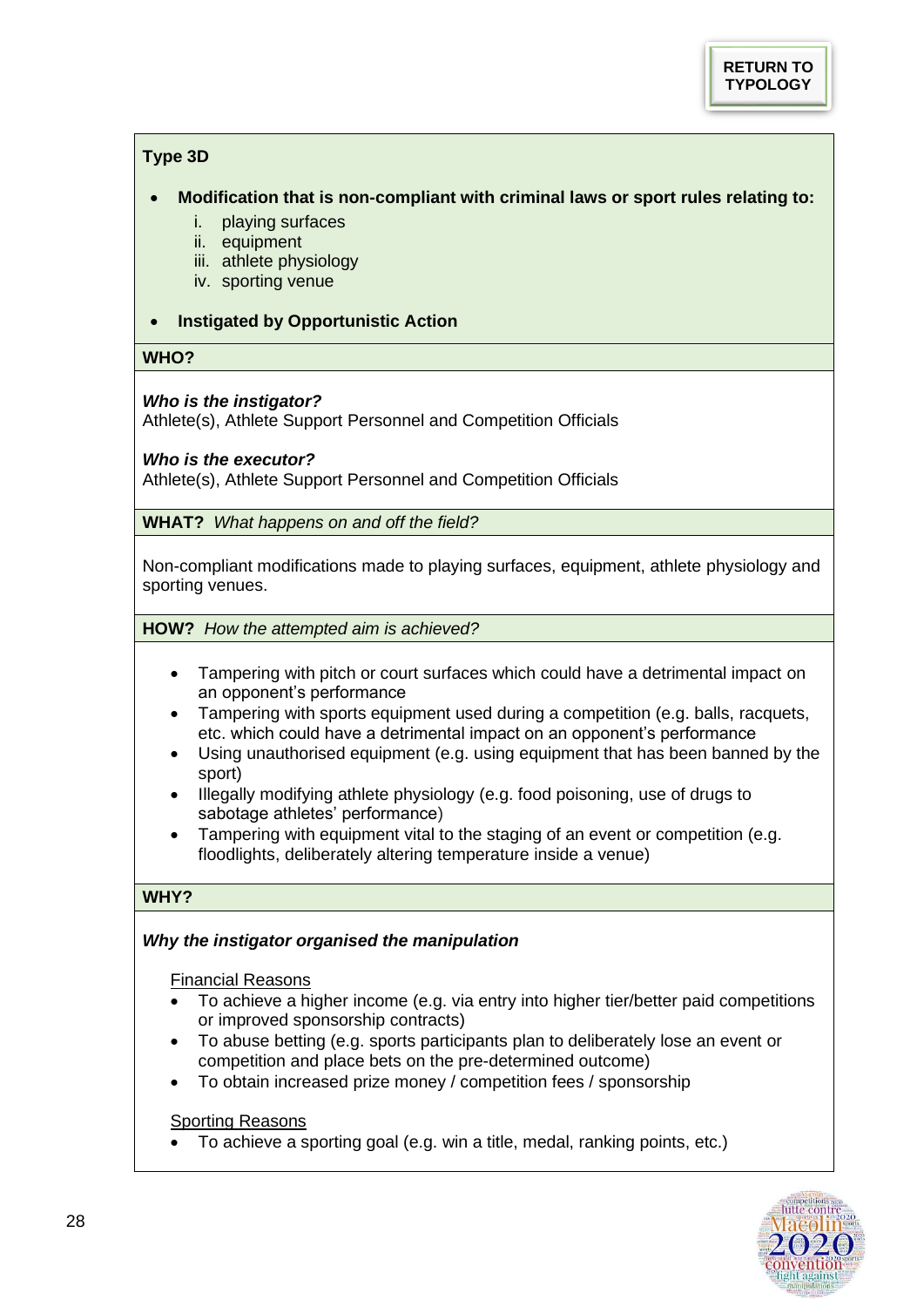## *Why the executor carries out the manipulation*

#### Financial Reasons

- To achieve a higher income (e.g. via entry into higher tier/better paid competitions or improved sponsorship contracts)
- To abuse betting (e.g. sports participants plan to deliberately lose an event or competition and place bets on the pre-determined outcome)
- For a bribe (e.g. an individual is offered money to modify equipment for unfair use in a sports competition)
- To obtain increased prize money / competition fees / sponsorship

## Sporting Reasons

• To achieve a sporting goal (e.g. win a title, medal, ranking points, etc.)

## **EXAMPLE**

## **Article from Wikipedia**

"2018 Australian ball-tampering scandal"

[https://en.wikipedia.org/wiki/2018\\_Australian\\_ball-tampering\\_scandal](https://en.wikipedia.org/wiki/2018_Australian_ball-tampering_scandal)

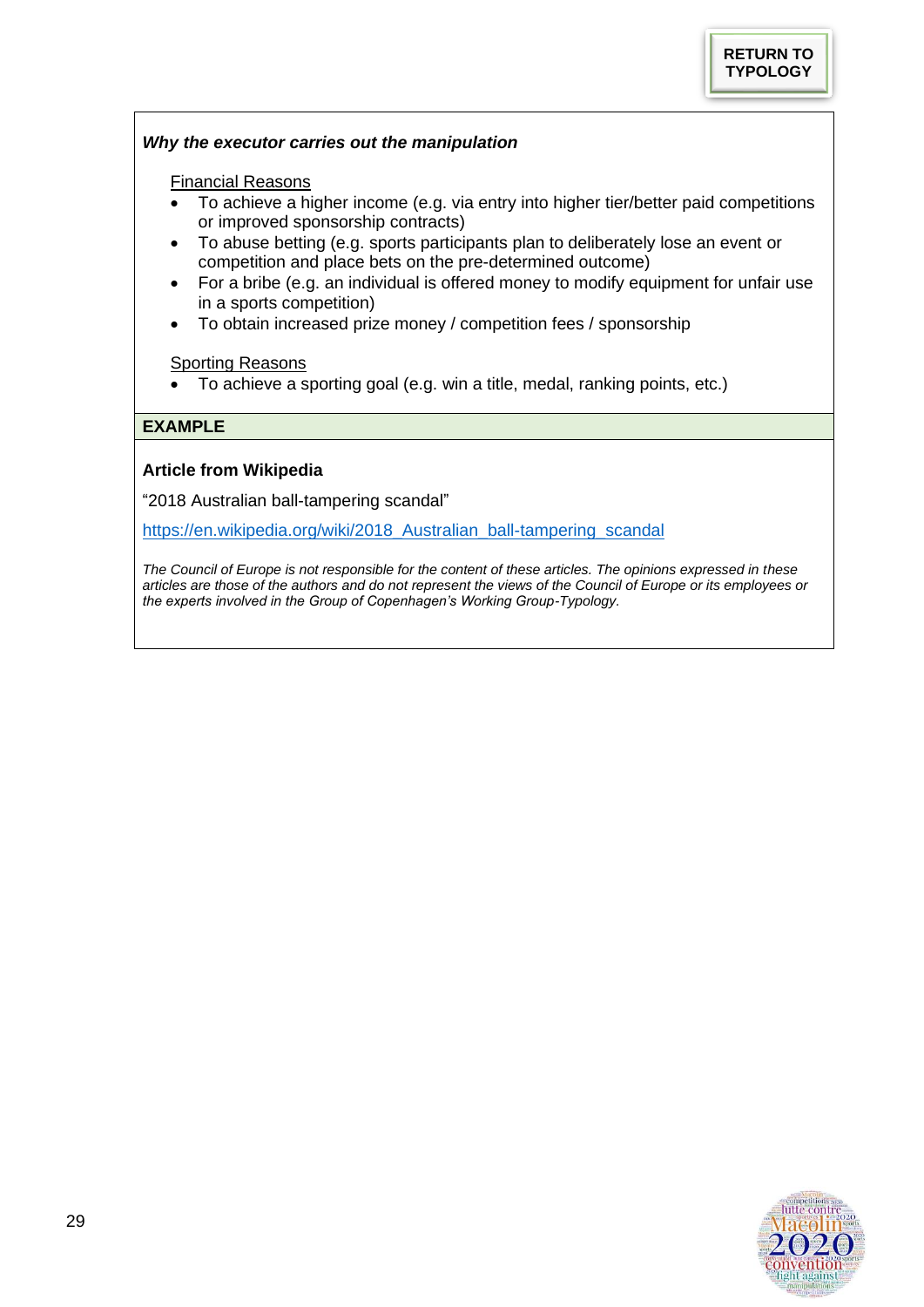# <span id="page-29-1"></span><span id="page-29-0"></span>**Macolin Convention Definition of Competition Manipulation**

"Manipulation of sports competitions" means an intentional arrangement, act or omission aimed at an improper alteration of the result or the course of a sports competition in order to remove all or part of the unpredictable nature of the aforementioned sports competition with a view to obtaining an undue advantage for oneself or for others.

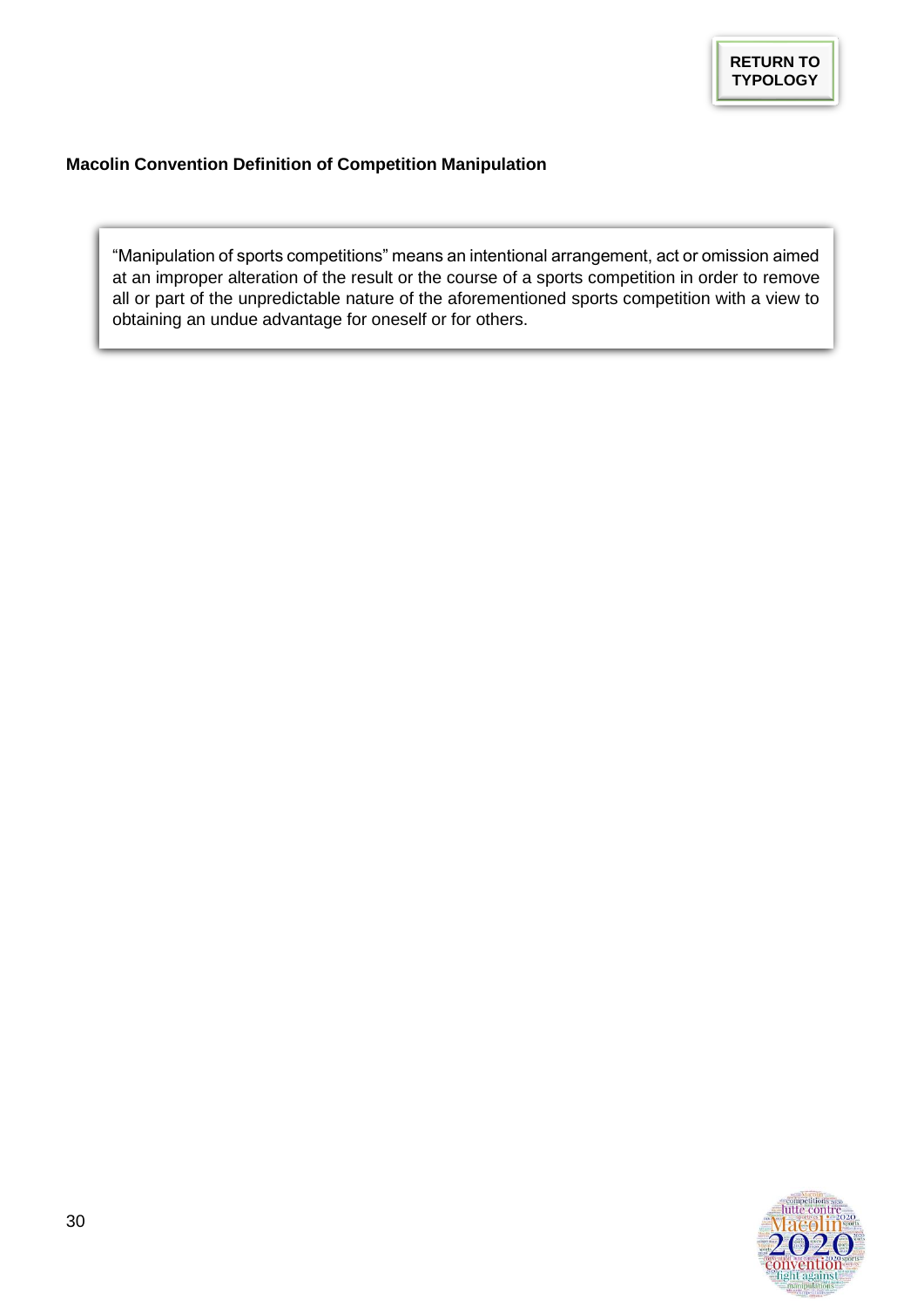## <span id="page-30-1"></span><span id="page-30-0"></span>**Definitions and Glossary**

For the purpose of the Typology the following definitions apply:

- 1. **Athlete:** means any person or group of persons, participating in sports competitions
- 2. **Athlete support personnel:** means any coach, trainer, manager, agent, team staff, team official, medical or paramedical personnel working with or treating athletes participating in or preparing for sports competitions, and all other persons working with the athletes.

Anyone involved maintenance of competition venues or equipment, for example floodlight technicians, electrician, grounds person etc. or individuals working for a competition organiser or volunteers

- 3. **Competition Official(s):** anyone who is involved in overseeing a competition to ensure fair play and that rules are adhered to. For example, referees, judges, umpires, officials etc.
- 4. **Course (in context of sports competition)** the length of time between the start and finish of a sporting competition
- 5. **Intentional arrangement:** means that the arrangement is deliberately aimed at improperly influencing the natural and fair course or the result of a sports competition.
- 6. **Intentional act**: means to take action or do something, deliberately aimed at improperly influencing the natural and fair or the result of a sports competition.
- 7. **Intentional omission:** means the action of excluding or leaving out someone or something that is deliberately aimed at improperly influencing the natural and fair or the result of a sports competition.
- 8. **Improper alteration:** is a change to something that makes it different through an arrangement, act or omission which infringes the existing legislation or the regulations of the sports competition or organisation concerned.
- 9. **National Platform:** The coordinator of the fight against the manipulation of sports competitions within a jurisdiction (which can be an organisation or a collection of relevant stakeholders) as defined in Article 13 of the Macolin Convention.
- 10. **Officials of sports clubs/teams:** includes owners or executives of sports clubs and ultimate beneficiaries.
- 11. **Oneself:** The term used to emphasize that one does something individually or unaided. [(all) by oneself meaning alone: (1) without anyone else or (2) without help, (all) to oneself meaning not shared with anyone.
- 12. **Others/other persons:** used to refer to people or things that are additional to or different from people or things that have been mentioned or are known about. This can include for example, tutors, guardians and mentors or intermediaries.